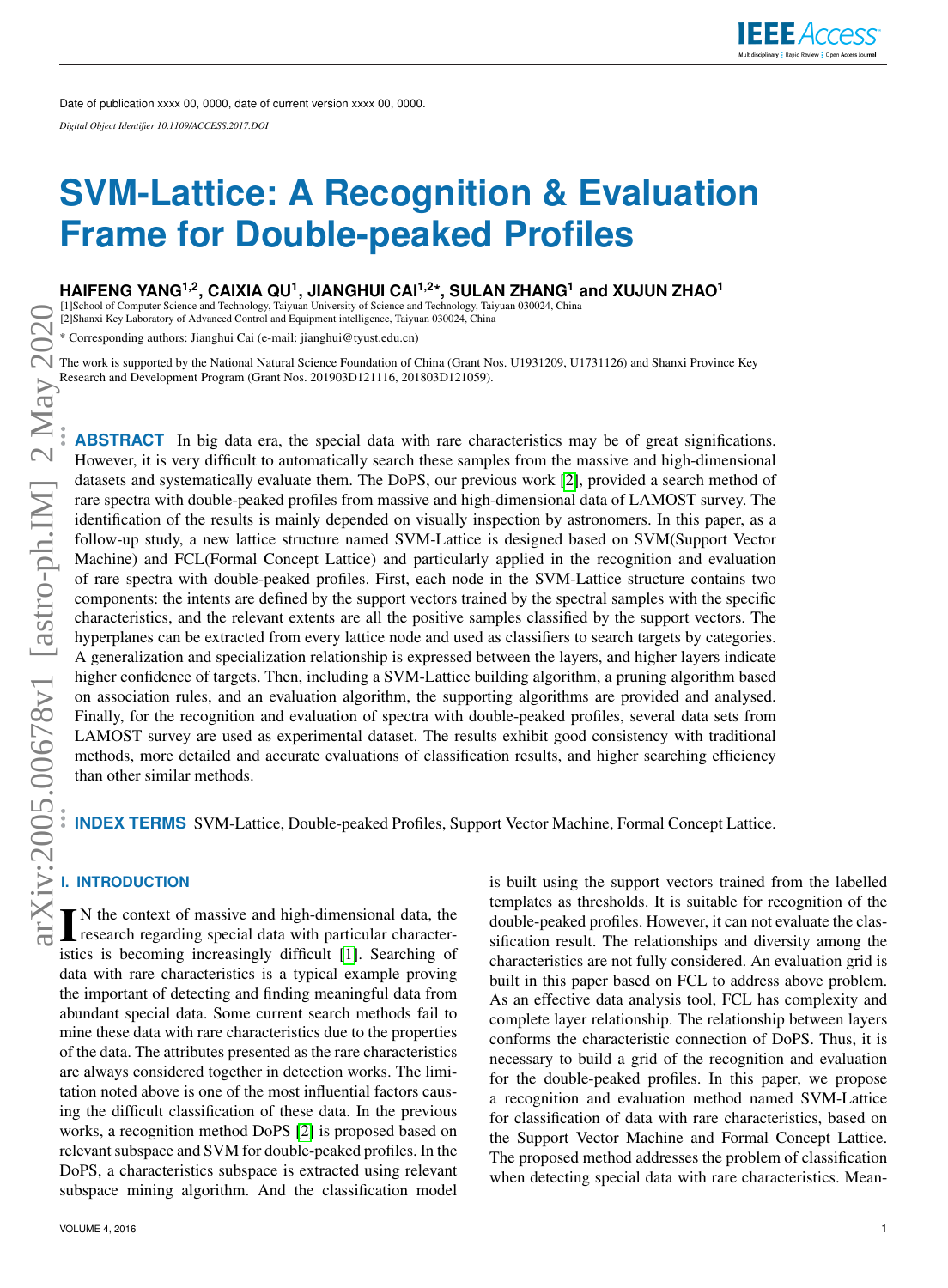while, this approach reduces the negative influences between the attributes that are not necessarily in the characteristic data. In addition, we offer an effect evaluation method for the classification of unknown data.

Some symbols are included in this paper, which are listed in the following table to give a clear view. The meaning of symbols are in the Table [1.](#page-1-0)

| TABLE 1: Symbol Summary |  |  |
|-------------------------|--|--|
|-------------------------|--|--|

<span id="page-1-0"></span>

| Symbol                        | Meaning                                       |
|-------------------------------|-----------------------------------------------|
| <b>SVM</b>                    | <b>Support Vector Machine</b>                 |
| FCL.                          | Formal Concept Lattice                        |
| $K=(O, F, I)$                 | formal concept                                |
| $\Omega$                      | object set                                    |
| F                             | feature set                                   |
| I                             | binary relationship between O and F           |
| $\mathbf{o}$                  | object                                        |
| f                             | feature                                       |
| HP                            | hyperplane of DoPS                            |
| <b>PS</b>                     | extent of SVM-Lattice                         |
| <b>SV</b>                     | intent of SVM-Lattice                         |
| n1,n2,P1,P2,Q1,Q2             | nodes of SVM-Lattice                          |
| S                             | support threshold                             |
| $\mathcal{C}$                 | confidence threshold                          |
| Support(X)                    | support of item X                             |
| $confidence(X \Rightarrow Y)$ | confidence of rule $X \Rightarrow Y$          |
| $pre(o_i,c)$                  | prediction of o on ith node with confidence c |

# *A. MOTIVATIONS*

The recognition and evaluation method addressed of this study are mainly motivated by the following observations:

• Now, the identifications of the rare samples are largely depended on manual inspection by the astronomy experts. The complication and diversion of astronomical data improve the difficulty of automatically recognition and evaluations.

• For the spectra with double-peaked profiles, very few labelled samples are available relative to the astronomical big data, and the characteristics are very sparse and diverse relative to the high-dimension of the spectral data.

• DoPS [\[2\]](#page-16-0) can provide a useful hyperplane as classifier and the distance between the object and hyperplane can be regarded as its confidence. While, it does not fully consider the relationships and diversity among the characteristics. So, it would be meaningful to build a hyperplane grid according to the different characteristics.

In the DoPS, a characteristic subspace is extracted using relevant subspace mining algorithm, including  $H\alpha$ , [OIII]λλ4959, 5007, Hβ, [NII]λλ6548, 6584, [SII]λλ6717, 6731. And the characteristics set is analysed and grouped into 3 subsets according to the correlations among the characteristics based on the frequent patterns and rough set theory. Thus, the double-peaked profiles search algorithm is proposed by using the support vectors trained from the labelled samples as thresholds.

• FCL is always a useful tool of characteristics analysis, however, it is not suitable for solving the above problems directly.

Motivation 1: Samples with rare characteristics account for a small proportion of the massive data, which is an obvious difficulty for detection of these data from the large dataset. In addition to the low abundance, high dimensionality is another property of these data. There is some useless information in all dimensions due to the low quality of the data. However, the useful characteristics extracted from dimensions are various, including the profiles, qualities, and so on. Thus, a search method for the above mentioned samples is an important work for researches.

Motivation 2: The spectra with double-peaked profiles found by researchers are total 345 from LAMOST and SDSS, which are rare samples in the big datasets. And the characteristics are sparse and diverse relative to the dimensions in a spectrum. The existing searching methods are applied to find some required data, including classification methods [\[3\]](#page-16-2), clustering algorithms [\[4\]](#page-16-3), outlier detection algorithms [\[5\]](#page-16-4), association rules mining [\[6\]](#page-16-5), etc. These algorithms exhibit good performance in various fields, including image classification [\[3\]](#page-16-2), spectral clustering [\[7\]](#page-17-0), credit card theft [\[8\]](#page-17-1), and so on. However, a few dedicated methods are used to detect the special data with above characteristics. Researching a method for detecting the rare samples in big data is necessary. Therefore, an effective model for detecting the rare samples from big data should be considered as the main work in this paper.

Motivation 3: A classification method DoPS [\[2\]](#page-16-0) based on the SVM is a useful classifier, which serves as a hyperplane trained by the known samples with double-peaked profiles. A DoPS is obtained by the characteristics from feature extraction, as a threshold of the classification method. Before training the DoPS, the characteristics of double-peaked profiles are extracted by the relevant subspace. Thus, the eight characteristics are obtained to be used in the classifier of double-peaked profiles.

Motivation 4: The formal concept lattice is build to discover the relationships between different transactions based on formal context. It is always a useful tool of characteristics analysis, however, it is not suitable for solving the above problems directly. Thus, the combination of the DoPS and FCL in this paper is a meaningful method for the different characteristic combinations.

# *B. CONTRIBUTIONS*

For the detection of special data with particular characteristics, the properties of our data are so rare and varied that the search of these data is more difficult than searching for other balanced data. The support vector machine is used to be a threshold for nodes in the SVM-Lattice, which is a classifier for detecting our data from massive and highdimensional datasets. Meanwhile, the lattice also can serve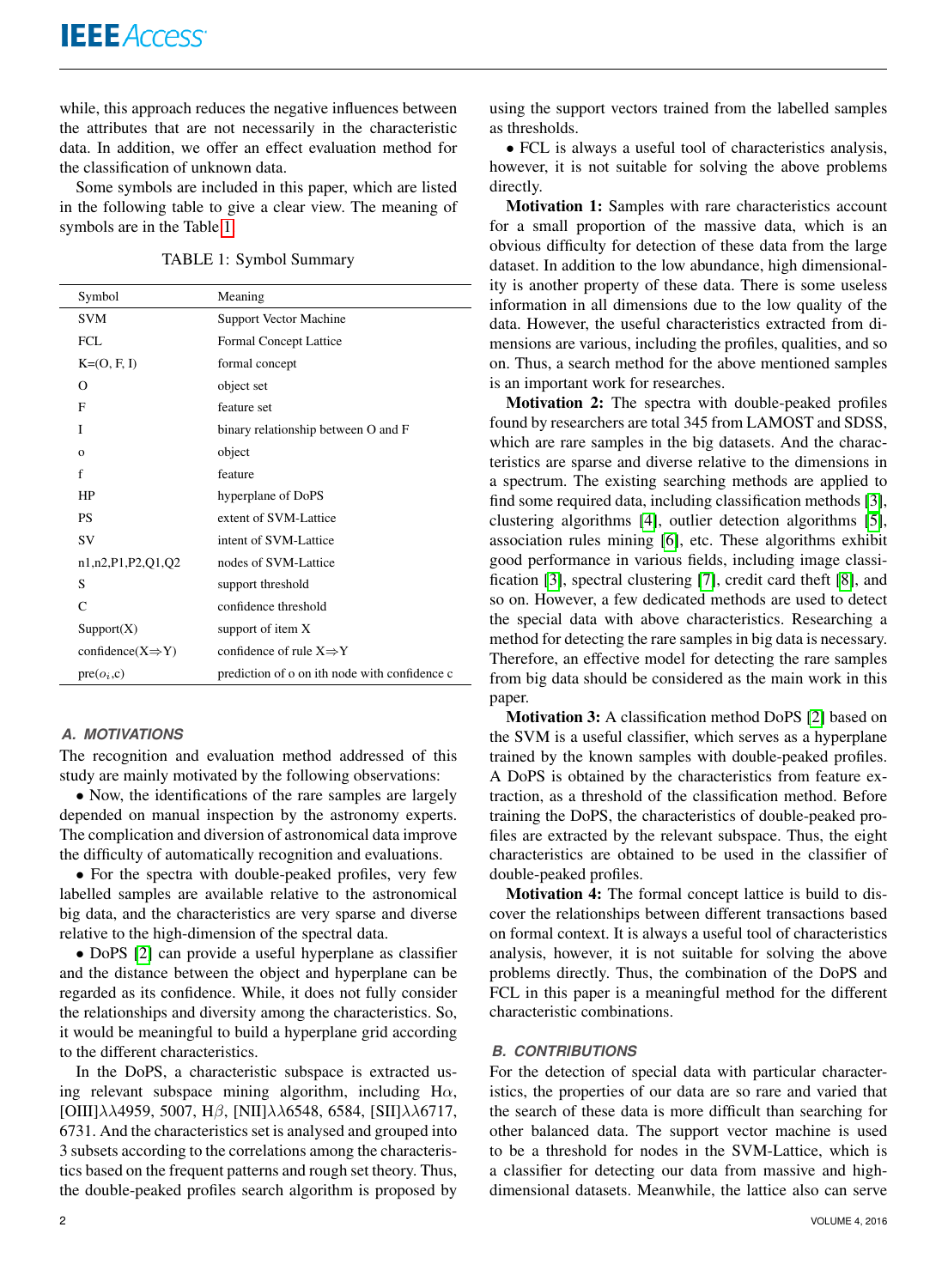as an evaluation system for the classification results. The contributions in this paper are summarized as follows:

• A new lattice structure named SVM-Lattice is designed and theoretically analysed based on SVM & FCL.

• A SVM-Lattice building algorithm, a pruning algorithm and an evaluation algorithm are proposed.

• The proposed algorithms and techniques are integrated in SVM-Lattice, which is particularly tested on the recognition and evaluation of double-profile spectra using several datasets from the LAMOST survey.

### *C. ROADMAP*

The remaining content in this paper is arranged as follows: Sec. [II](#page-2-0) introduces the related works about classification, concept lattice, and SVM. In the Sec. [III,](#page-3-0) the primary knowledge and proposed method of classification are given. The methodology of the SVM-Lattice in this paper is introduced in Secs. [IV](#page-4-0) and [V.](#page-7-0) The experiment and analyses are shown in the Sec. [VI](#page-9-0) from different perspectives. The summary of this paper is in the Sec. [VII.](#page-15-0) Finally, the acknowledgement of this paper including data resource and projects is shown in the Sec. [VII.](#page-0-0)

#### <span id="page-2-0"></span>**II. RELATED WORKS**

The double-peaked profiles are meaningful for the research of the galaxies even universe. The search of the objects from massive celestial data is an important work. So the methods of the search are needed to be developed, including classification, clustering, and other mathematical methods. The previous works of double-peaked profiles dedicated to the specific objects, such as the reference [\[9\]](#page-17-2), [\[10\]](#page-17-3), [\[11\]](#page-17-4), etc. The machine learning based on parallelized hadoop is used to identify the double-peaked profiles on  $H\alpha$  line in the LAMOST [\[12\]](#page-17-5). In the SDSS(Sloan Digital Sky Survey), a method involved a cross-correlation technique is proposed to detect the double-peaked or multi components profiles in galaxies [\[13\]](#page-17-6). However, the search of the double-peaked profiles data from massive spectra is a different work. The data with double-peaked profiles includes 345 spectra according to the previous search [\[14\]](#page-17-7), [\[15\]](#page-17-8). Thus, developing an effective method for the search of double-peaked profiles is meaningful for the formation and evolution of universe, using the existing data conditions.

Classification algorithms are used to detect required data with some characteristics. In the past, different classification methods are applied widely in various fields. A combination of deep transfer learning CNN (Convolutional Neural Network) and web data augmentation based on feature presentation is proposed to address the problem of over-fitting on small datasets [\[3\]](#page-16-2). The CNN is a more popular method due to effective kernels in other application scenarios [\[16\]](#page-17-9)– [\[18\]](#page-17-10). A machine learning algorithm of random forests is used to generate spatial and texture metrics for land-use mapping, which is achieving higher accuracy and superior coefficients compared to those of other approaches [\[19\]](#page-17-11). The rough set theory is developed with a similarity-based method to create a weight matrix scoring system, which produces a high accuracy with overall converge 67.47% [\[20\]](#page-17-12). A pattern classification accuracy improvement method is proposed with a local quality matrix and is estimated based on the KNN (K-nearest neighbour) method. Outlier detection [\[21\]](#page-17-13) and the clustering method [\[22\]](#page-17-14) are also regarded as classification tasks. There are several other classification methods exhibiting high performance, including SVM (support vector machine) [\[23\]](#page-17-15), DNNs (deep neural networks) [\[24\]](#page-17-16), GAN (generative adversarial network), and so on. In addition, clustering methods are used for tasks of classification, including transfer clustering [\[25\]](#page-17-17), deep clustering [\[26\]](#page-17-18), and so on.

As an unsupervised classification method, the SVM (support vector machine) algorithm is applied widely in different fields. A prediction of phage virion proteins (PVPs) based on support vector machine is trained with 136 optimal features, which displays superior performance [\[27\]](#page-17-19). The kernel function is a key component in the construction of classification models, and some of the latest research efforts involve pursing the improvement of kernel functions to obtain better and more efficient training models [\[28\]](#page-17-20)–[\[30\]](#page-17-21). The mixture kernel function is employed to search for the optimal model parameters in the achievement of Chinaâ $\tilde{A}\tilde{Z}$ s carbon intensity target based on SVM [\[23\]](#page-17-15). The SVM algorithm also is used as a powerful classification tool for cancer genomic classification [\[31\]](#page-17-22). In addition to the single algorithm, a combination classification schema of SVM with other methods is applied to improve convective and stratiform classification, including random forest [\[32\]](#page-17-23), logistic repression [\[33\]](#page-17-24), neural network [\[34\]](#page-17-25), etc. For the popularization of high-dimensional data, the SVM is employed to construct a classification model based on the feature selection or extraction method [\[2\]](#page-16-0), [\[35\]](#page-17-26), [\[36\]](#page-17-27). By comparing other classifiers (random forest and KNN), SVM outperforms in terms of accuracy, with the least sensitivity to the training sample size [\[37\]](#page-17-28).

Formal concept analysis (FCA) or formal concept lattice (FCL), an effective tool for data analyses and knowledge extraction, was first proposed by German mathematician Wille in 1982 [\[38\]](#page-17-29). The operations of the concept lattice itself are the topic of general research, such as the reduction of multi-adjoint concept lattice [\[39\]](#page-17-30). In addition to the above research, a hierarchical case-based classifier is proposed by introducing a concept lattice to hierarchically organize cases [\[40\]](#page-17-31). In recent years, the FCL method has also been frequently combined with data mining methods [\[41\]](#page-17-32). Fuzzy clustering and formal concept lattice are used to research public security [\[42\]](#page-17-33). K-medoids clustering is used to compress an approximate concept lattice, which serves as robustness analysis of the proposed method [\[43\]](#page-17-34). The formal concept lattice based on the support vector machine is also employed to address the problem of heuristic flame image feature selection and detection, which proves the enhanced recognition of features compared with manual work [\[44\]](#page-17-35). Rough set theory and the concept lattice are combined to research the feature reduction, which provides a new reduction machine [\[45\]](#page-17-36). An algorithm for constructing a concept lattice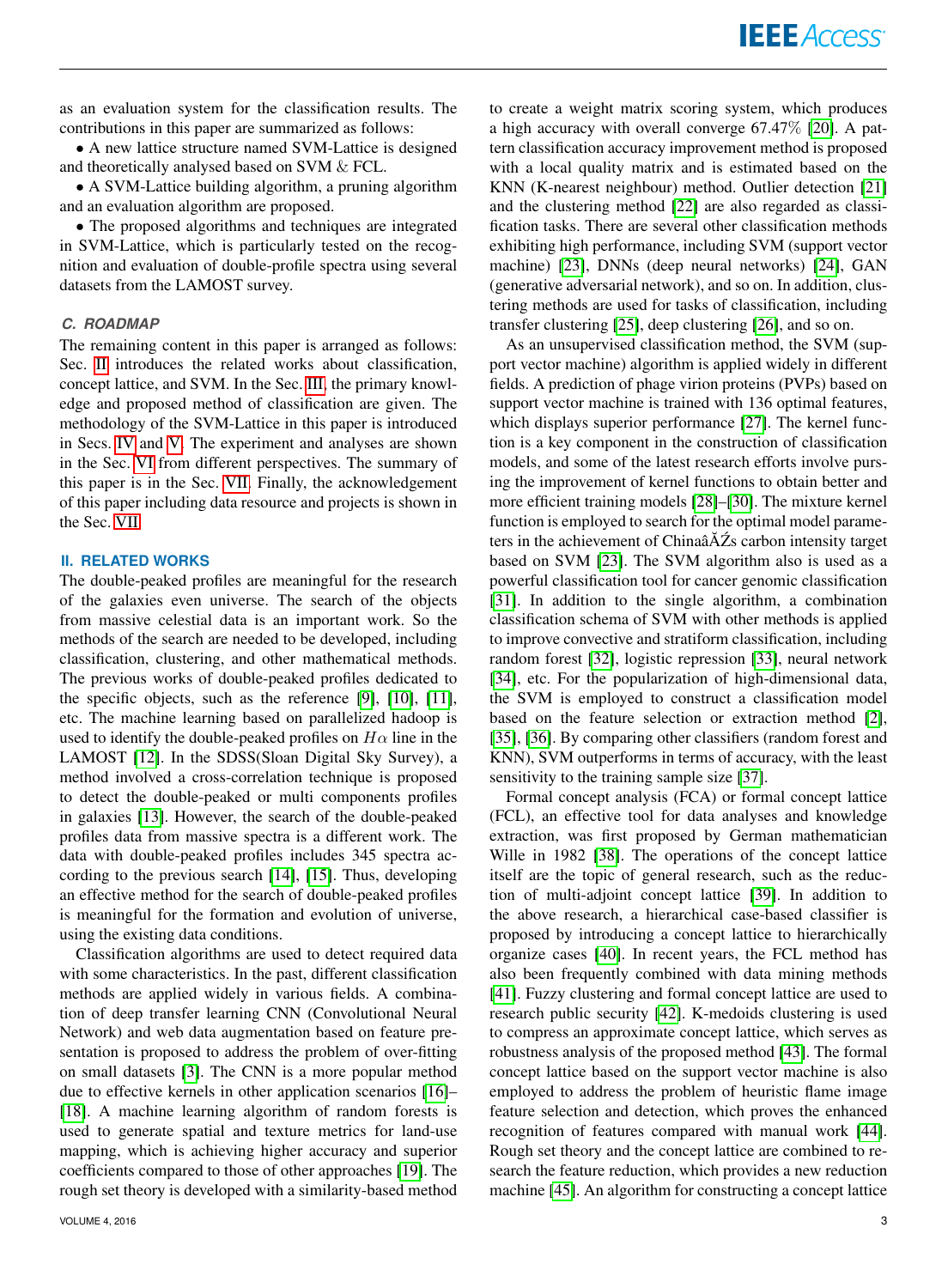based on cross data links can successfully cluster web pages [\[46\]](#page-17-37). Classification methods based on a concept lattice are proposed for different applications, including diabetes [\[47\]](#page-17-38), educational data mining [\[48\]](#page-17-39), spatial statistical services [\[49\]](#page-17-40), etc. However, there are few papers pertaining to searching for the combination of support vector machine and concept lattice for the classification of special data with particular characteristics.

It is seen that the concept lattice is a popular and effective method for data processing, which is fixed with respect to our data requirements. In viewing of the above methods for classification and concept lattice, there is little existing research about constructing a grid or lattice of hyper-plane based on the support vector machine. The notes in the grid comprise two parts, representing the association of objects and attributes. Thus, a method named the SVM-Lattice is proposed to provide a classifier for different characteristic combinations and obtain an efficient evaluation measurement method for classifiers.

# <span id="page-3-0"></span>**III. PRIMARY KNOWLEDGE**

The classification method DoPS is applied to train a classifier using the training sample. Meanwhile, the hyperplanes obtained from each combination of different features are used to construct a SVM-Lattice, which memorizes various hyperplanes trained by the dataset with the feature combinations. After obtaining a complete lattice, the meaningless nodes are reduced according to an association rule. Thus the final SVM-Lattice is a streamlined classifier with additional features.

#### *A. DOPS METHOD*

Support Vector Machine, adapted for rare positive samples, can be used to generate a classifier for rare data with high dimensionality [\[50\]](#page-18-0). Thus approach aims to find an optimal hyperplane with maximal margin between the separating hyperplane and other data [\[51\]](#page-18-1). DoPS is proposed based on SVM to fit the spectra double-peaked profiles. Thus, the goal of DoPS is to find the minimum value of  $2/\parallel w \parallel$ , which is represented by the following equation:

<span id="page-3-1"></span>
$$
\min \frac{1}{2} {\|\boldsymbol{w}\|}^2
$$
  
s.t. $y_i(\boldsymbol{w}\boldsymbol{x_i} + b) \geq dic \quad i = 1, 2, ..., n$  (1)

Where  $\mathbf{w} = \{w_1, w_2, \dots w_i, \dots, w_n\}$  is a row vector, while is a matrix composed of the weights of all support vectors, and  $x_i$  is the ith object in the dataset, which is a column vector. In  $(1)$ , *n* denotes the length of training dataset and  $b$  is a constant computed by multiple iterations in training process. dic represents a distance threshold between positive and negative support vectors, which is set manually.

To find the optimal support vectors, the Lagrange factors are introduced into the computation of  $w$  and  $b$ . The solution of this process is a dual problem, which is converted to a new equation as follows:

<span id="page-3-2"></span>
$$
\min_{\alpha} \sum_{i=1}^{n} \alpha_i - \frac{1}{2} \sum_{i=1}^{n} \sum_{j=1}^{n} \alpha_i \alpha_j y_i y_j (\boldsymbol{x}_i \cdot \boldsymbol{x}_j)
$$
\n
$$
s.t. \begin{cases} \sum_{i=1}^{n} \alpha_i y_i = 0 & (2) \\ \alpha_i \ge 0 & i = 1, 2, \dots, n \end{cases}
$$

Where  $\alpha_i$  is the optimal Lagrange multiplier produced from the iterations. [\(2\)](#page-3-2) is a linear objective function, but it is not suitable for the non-linear data. Thus, a factor is applied into the computation, the kernel function, which can map the input dataset into higher dimensional space. In the new space, the dataset is linearly separable using the kernel function. The Lagrange objective equation for adding kernel functions is as follows:

<span id="page-3-3"></span>
$$
\min_{\alpha} \sum_{i=1}^{n} \alpha_i - \frac{1}{2} \sum_{i=1}^{n} \sum_{j=1}^{n} \alpha_i \alpha_j y_i y_j K(\pmb{x_i}, \pmb{x_j})
$$
\n
$$
s.t. \begin{cases} \sum_{i=1}^{n} \alpha_i y_i = 0 & (3) \\ 0 \leq \alpha_i \leq C & i = 1, 2, \dots, n \end{cases}
$$

Where  $K(\mathbf{x_i}, \mathbf{x_j})$  is the kernel function selected before training process. As an important factor for the training result, the kernel function is considered as the one of most significant parameters. There are several types of kernel functions, such as the linear kernel, Gaussian kernel, and sigmoid kernel. Among them, the first is the easiest kernel, which requires the least running time. The Gaussian kernel is the most frequently used in the process of training the classification model. However, the increased running time is the one shortcoming when the Gaussian kernel function is applied in the SVM. By comparing the Gaussian and linear function, it is found that the same classification result is obtained with the two functions. Thus, the linear kernel function is applied in DoPS.

In  $(3)$ , C is a parameter named penalty factor, which is the tolerance for the error.  $C$  is introduced into the objective function because the hard margin does not tolerate the classification error. The soft margin with  $C$  has greater tolerance for misclassified objects. The higher  $C$  is, the lower the accepted tolerance and the easier over-fitting becomes. The smaller  $C$  is, the easier fitting becomes. If  $C$  is too large or small, the generalization ability will become worse.

After joining the kernel function and soft margin, the prediction classifier trained by training data is constrained as follows:

$$
f(x) = \sum_{i=1}^{L} \sum_{j=1}^{m} P_i w_{ij} x_{ij}
$$
 (4)

Where  $x_i$  is a data object to be classified, which is designed by the value of  $f(x)$ .  $P_i$  is the probability of the *ith* feature in feature subspace of DoPS. If  $f(x)$  is close to positive line, then the object is considered to be a positive sample. It will be designed as a negative sample when its predicted value is close to the negative line.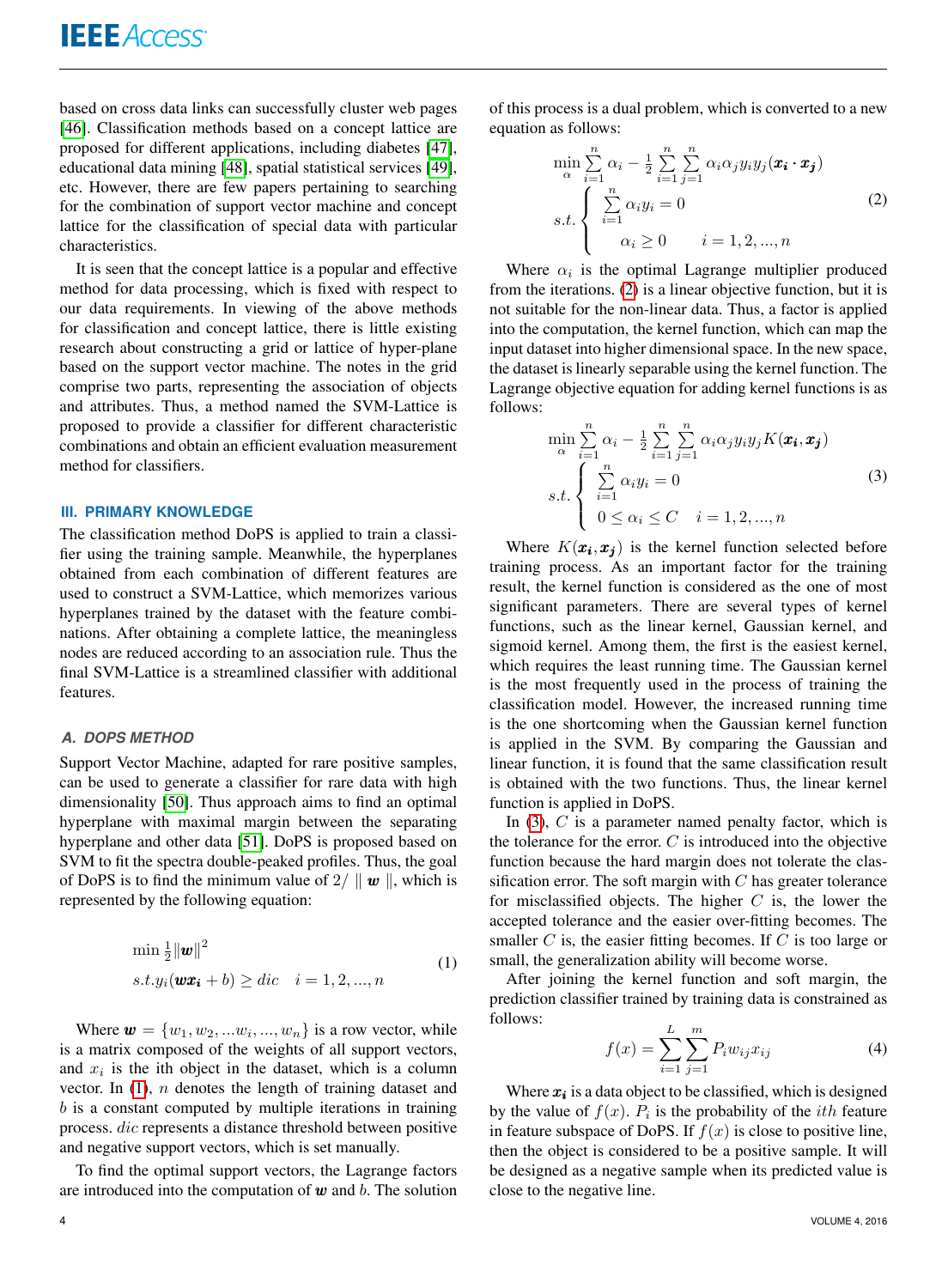In the classification of DoPS, the positive and negative samples are divided into areas aside the hyperplane. In other words, the object above the positive line (under the negative line) is considered to be in the positive class (negative class). The remaining objects between two lines represent the fuzzy data, which can be determined by other effective methods, such as the sort algorithm and fuzzy set algorithm.

#### *B. FORMAL CONCEPT LATTICE*

The concept lattice was first proposed by Wille in 1982 to provide an effective tool for data analyses and knowledge extraction [\[52\]](#page-18-2). There are some obvious properties in the total concept lattice, including completeness, intuitiveness, simplicity and so on. Thus, this approach is more popular in the data processing field due to its non-negligible advantages.

The construction of the concept lattice is based on a form background [\[53\]](#page-18-3), which is a triple of  $K = (O, F, I)$ . Giving a formal description for K is the main target of concept lattice. The definition of the formal background is as follows:

*Definition 1:* There are two sets  $O, F$  and a binary relationship I in a given form background  $K = (O, F, I)$ . O and F are data set and feature set respectively, and  $I \subseteq O \times F$  is a binary relationship of object set and feature set. The object  $o \in O$  is existed with feature  $f \in F$  if  $(o, f) \subseteq I$  or 'oIf'.

In Definition [1,](#page-4-1) relationship  $I$  is composed of an object and feature. The formal concept lattice is constructed according to the background in Definition [1.](#page-4-1)

A number of nodes is included in the concept lattice, representing the component elements in the total lattice structure. The introduction of each node is seen in the follow definition. *Definition 2:* Each node is represented by a formal concept J, which is an order  $(W, N)$ . The  $W \in O$  and  $N \in F$  are extent and intent respectively. W is a largest subset of objects with intent  $N$ , meanwhile,  $N$  is a subset of common feature including W.

The formal concept in Definition [2](#page-4-2) is used to construct a formal concept lattice, which is defined in Definition [3.](#page-4-3)

*Definition 3:* In a formal background  $K = (O, F, I)$ , the relationship between any two formal concepts is a partial order relationship, which is represented by  $(A_1, B_1) \leq$  $(A_2, B_2) \iff A_1 \subseteq A_2 \iff B_2 \subseteq B_1$ . The all formal concepts and their partial order relationships are made up a formal concept lattice named  $\langle L(O, F, I), \langle \rangle$ .

A complete lattice is obtained according to the formal context, including the formal concept and their order relationship. In the concept lattice, the parent nodes and child nodes are mutually corresponding. The definition of these nodes are in Definition [4.](#page-4-4)

<span id="page-4-4"></span>*Definition 4:* Two different nodes  $n1(A_1, B_1), n2(A_2, B_2)$ ,  $n_1 \leq n_2 \iff B_2 \subseteq B_1 \iff A_1 \subseteq A_2$ . If there are no other nodes  $n_3$  with  $n_1 < n_3 < n_2$ ,  $n_2$  is the parent node(parent concept) of  $n_1$ , meanwhile,  $n_1$  is the child node(child concept) of  $n_2$ .

There are a number of levels in a concept lattice according to the feature combination. Any node in a concept lattice has at least one related node, which is the parent or child node.

VOLUME 4, 2016 5

For the child nodes in the next level, the intents (features) are the intersections of the intents in parent nodes. In a word, the nodes in the concept lattice are interpretable and completed.

# <span id="page-4-0"></span>**IV. SVM-LATTICE FRAME**

# *A. HYPERPLANE LATTICE*

The extent and intent of each node in the concept lattice indicate the direct relationship according to the formal context. The intent is the common feature of the extent, which can be viewed in the provided formal context. A new mapping is introduced to express the relationship between extent and intent in our proposed method. Each node of the lattice is an independent concept using every hyperplane obtained by DoPS training dataset. Thus, the hyperplanes using datasets with different feature combinations will constitute a new lattice called the SVM-Lattice.

#### <span id="page-4-1"></span>1) Completed SVM-Lattice

In a given dataset with high dimensions, the rare characteristics appear in different locations. The characteristics that exist in the data are combined randomly to make up different training datasets, including positive and negative samples. Different training datasets will be used for constructing classification model due to the uncertainty of characteristic locations. Thus, the certified known sample with characteristics will be labelled to show which exist in an object. The labelled sample is used to combine the positive dataset with characteristic combination. After obtaining the training dataset, a classification model with one characteristic combination is trained by the DoPS. This means that a hyperplane will be obtained using the training dataset.

<span id="page-4-2"></span>The definition of the new extent is shown in Definition [5,](#page-4-5) which is determined to represent the positive sample upper hyperplane.

<span id="page-4-5"></span><span id="page-4-3"></span>*Definition 5:* The hyperplane HP is obtained from the DoPS using the training dataset  $TR$ . The testing dataset is used to test the effectiveness of  $HP$ . The objects upper  $HP$  are regarded as positive sample to be the extent of new concept, abbreviated PS.

Another component of the formal concept is intent, the support vectors in formal context. The definition of the new intent is shown in the follow Definition [6.](#page-4-6)

<span id="page-4-6"></span>*Definition 6:* The SVM-Lattice is a new lattice obtained by SVM due to the redefined intent. Different support vectors (SV) are calculated by training processing, which are regarded as the new labels on characteristic combinations. Each combination of support vectors is the intent of each node in SVM-Lattice on different characteristic combinations.

<span id="page-4-7"></span>The obtained hyperplane with characteristic combinations is a boundary line between positive and negative data. The predicted positive sample above hyperplane is regarded as the extent of a node(formal concept), meanwhile the intent of node is the support vectors on characteristic combinations. The redefined formal concept is called the hyperplane concept, whose structure is shown as Definition [7.](#page-4-7)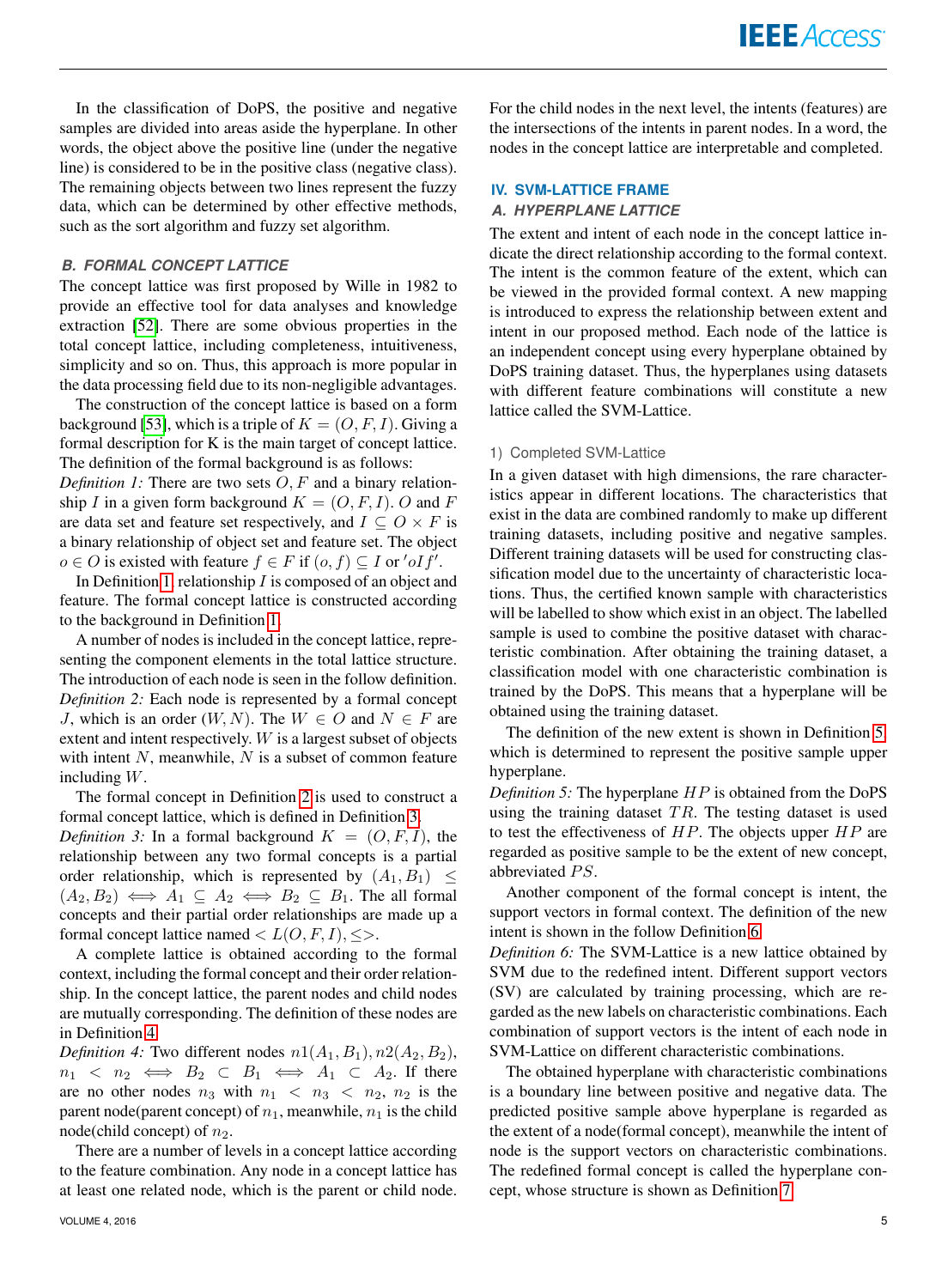*Definition 7:* Two nodes  $n1 = (N1, N2), n2 = (M1, M2)$ are sequences with Definition [3](#page-4-3) to make up a SVM-Lattice  $\langle L(PS, SV, HP), \leq \rangle$  according to Definition [4.](#page-4-4) The  $HP$ is denoted a relation between  $PS$  and  $SV$ , which means  $PS$ is a dataset selected by relation  $HP$  on intent  $SV$ .

# 2) Pruning the SVM-Lattice

All of the nodes on characteristic combinations are included in a completed SVM-Lattice. However, users devote less attention to some nodes or useless information due to the actual situation. The hyperplane concepts regarded as reduced nodes should be removed from the complete SVM-Lattice. The association rule algorithm is applied as the pruning method for our SVM-Lattice. The association rule is a machine learning method based on rules, and it is used to find the implicit relationship ( $A \Rightarrow B$ ) between transactions from a sample. The method can find the relationship between basket data and other data types, including medical diagnosis [\[54\]](#page-18-4), web data [\[55\]](#page-18-5), risk assessment [\[56\]](#page-18-6), and so on.

Two steps are included in the process of the association rule: finding frequent items and association rules [\[57\]](#page-18-7). The first step is a comparison between items and support threshold S. All items obtained by scanning the database are compare with  $S$  to represent frequent items, which are used for finding associations rules in the next step. Different rules produced according to the frequent items are shown with values of confidence. The confidence threshold  $C$  is set to select the most reliable rules with higher C. The values of  $S$  and  $C$  are set before beginning association rules, being compared with the support confidence of items. The computations of the two values are as follows:

<span id="page-5-1"></span>
$$
Support(X) = \frac{\#X}{n}
$$

$$
Confidence(X \Rightarrow Y) = \frac{Support(X \cup Y)}{Support(X)}
$$
(5)

Where  $Support(X)$  is the support of item X and the  $Confidence(X \Rightarrow Y)$  is the confidence of rule  $X \Rightarrow Y$ . In addition, the  $#X$  and n are the frequency of item X and the length of the database.

The detailed steps of finding association rules are shown in Algorithm [1.](#page-5-0)

The pruning algorithm using the association rule method is a reduction of the completed SVM-Lattice. The scanning process included in the reduction occurs for each determination of the support of the items. The repeated scans require more memory and time; however, this can be ignored in this paper due to the smaller size of the formal context. Thus, the Apriori method is used as an association rule for mining the rules.

# *B. NATURES OF THE SVM-LATTICE*

The extent of concepts in the SVM-Lattice is mapped indirectly using support vector machine. Properties of formal concept lattice are considered to be the natures of the SVM-Lattice. In addition, the generalization and specialization of

# Algorithm 1 Pruning Method Based on Association Rule

<span id="page-5-0"></span>Input: formal context FC, support threshold S and confidence threshold C.

Output: Reduced intents

- 1: Scanning database CL to find the 1-items;
- 2: Computing the frequency of 1-items to get the frequent 1-items by comparing with S;
- 3: for 1<k<length of FC do
- 4: Connecting the (k-1)-items to produce the k-items;
- 5: Pruning k-item using the prior knowledge to remove the useless item from k-items;
- 6: Obtaining the frequent k-items by comparing the support with S;
- 7: end for
- 8: Producing the rules and computing their confidence according to  $(5)$ ;
- 9: Recording the confidence of subsection of each rules;
- 10: Selecting the subsections with higher confidence as the final intents;
- 11: Return reduced intents.

relationship between nodes in different layers should also be analysed from several angles. The natures of the SVM-Lattice are analysed in the following descriptions.

#### 1) Number of nodes

The number of nodes and edges in SVM-Lattice are smaller than those in the formal concept lattice. Any intent in formal concept lattice is all the support vectors on feature combinations of the initial formal context. However, the intents in the SVM-Lattice are composed of the support vectors attracting users and not include those useless. Thus, the number of intents in the SVM-Lattice is smaller than that in the initial lattice. The edges in a lattice are related to nodes due to the binary relationship  $I$  in the SVM-Lattice. Thus, the number of nodes and edges in the SVM-Lattice are smaller than those in the formal concept lattice.

#### 2) Complexity

The complexity of the SVM-Lattice is lower than that of the formal concept lattice. The process of pruning for the formal concept lattice is included in the construction of SVM-Lattice, in which the number of nodes and edges is smaller than those in the formal concept lattice according to the first nature of the SVM-Lattice. Thus, the complexity of the SVM-Lattice is lower than that of the general lattice structure.

The relation between nodes and layers can serve as context to help detect hidden information. The finding of detection is an important step in classification of data with rare characteristics. Thus, the classification using the SVM-Lattice exhibits greater complexity than DoPS classification due to the process of finding the context.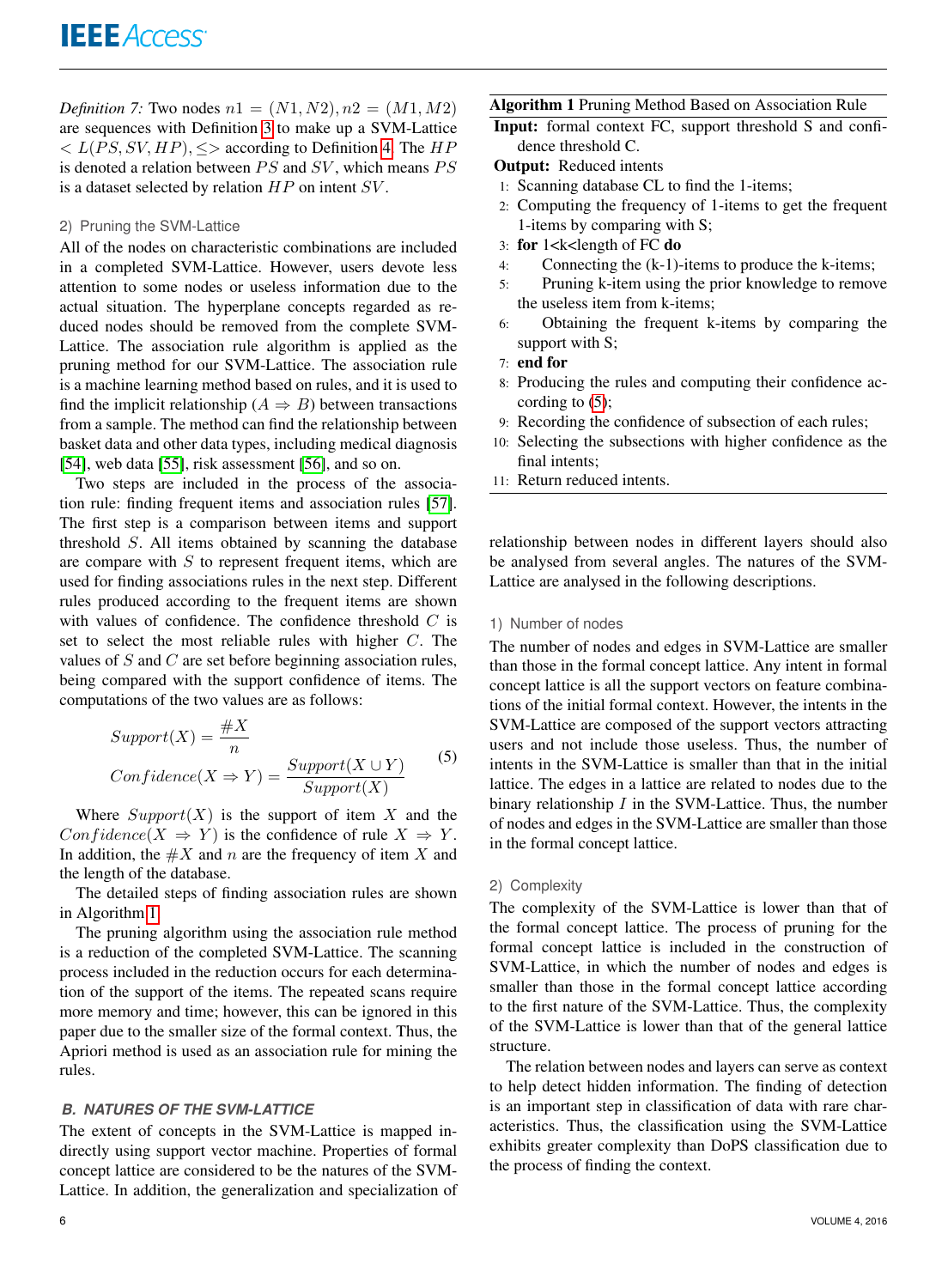# 3) Completeness

In a formal concept lattice  $\langle L(O, F, I), \leq \rangle$ , the order sequence (concept) is completed with respect to the relationship I. A given order  $P(O, F)$  is constrained by the completeness as follows:

$$
O = \{ o \in O | \forall f \in F, oIf \}
$$
 (6)

$$
F = \{ f \in F | \forall o \in O, OIF \}
$$
 (7)

A given node  $P'(O', F)$  in the SVM-Lattice, corresponding to  $P$ , is also constrained by the above two conditions.  $\forall o \in O(f \in F)$  is satisfied relationship of f if  $f \in F(o \in F)$  $O$ ).  $O'$  is a positive sample within the upper hyperplane from DoPS, and thus, it is regarded as a corresponding mapping as follows:

$$
O' = \{o' \in O' | \forall f \in F, o'If\}
$$
\n
$$
(8)
$$

$$
F = \{ f \in F | \forall o' \in O', O'IF \}
$$
\n<sup>(9)</sup>

Completeness is a basic property of our SVM-Lattice indicating that the sequence with the largest expansion will appear in the lattice structure. A node in the formal concept lattice is mapped into another lattice space by the DoPS. If a concept  $P(E, I)$  is a directed map in the formal concept lattice, E and I meet the above conditions. Meanwhile, in the SVM-Lattice, node P's indirected mapping still satisfies completeness.

The nodes in the SVM-Lattice are the subset of completed lattice due to the pruning process. It is necessary to remove the nodes with lower confidence, which are useless for data searching. The removed nodes are regarded as meaningless points by combining expert knowledge. Thus, even with pruning, the completeness of the SVM-Lattice still exists.

# 4) Relation between nodes

Nodes in the same layers are relatively independent, while those on different layers are connected and related. On the same layers, the intents of nodes are support vectors on different characteristic combinations selected as meaningful information for users. These nodes from at least one same father node include crossed characteristics, which are the intersections of their father's intents. However, nodes in the same layer from different fathers are rarely related. For the nodes of different layers, on the one hand, the node is a child of another node on the upper layer. On the other hand, their father nodes are not the same nodes and are not related.

For a brief addition to the above description, it is assumed that two nodes  $P1(O1, F1)$  and  $P2(O2, F2)$  exist. If  $P1$ and P2 are on the same layer, the possible relationship of the two nodes is shown in Figure [1.](#page-6-0) The top sub-figure in Figure [1](#page-6-0) represents a non-crossed relationship in which P1 and P2 are from different father nodes. It is observed from Figure [1\(a\)](#page-6-1) that  $P1$  and  $P2$  are relatively independent. The intents of P1 and P2 are with  $F1 \cap F2 = \emptyset$ . The crossed relationship between  $P1$  and  $P2$  exists in the bottom sub-figure, in which  $Q1$  is the crossed parent node of  $P1$ and P2. There is at least one common characteristic of P1 and P2 with  $F1 \cap F2 = F'$ , meaning that P1 and P2 are characteristic expansions based on Q1. There is more intent and less extent in  $P1$  and  $P2$  due to the characteristic expansion. In addition, the extents of two nodes are related by node Q1 with  $O' \cap O'' = O1$  and  $O' \cap O''' = O2$ . This observation indicates that the  $O1 \sqsubseteq O'$  and  $O2 \sqsubseteq O'$ , and it is possible with  $O1 \cap O2 = \emptyset$ .

<span id="page-6-1"></span>

<span id="page-6-0"></span>

FIGURE 1: Relationship of Position Between Nodes in the Same Layer

The upper and lower relationships are shown in Figure [2,](#page-7-1) in addition to the same layers of  $P1$  and  $P2$ . The top plot is a non-relationship between  $P1$  and  $P2$ , which are from upper layer and lower layer, respectively. The intent of  $P2$  is composed of  $Q1$  and  $Q2$  in  $2(a)$ , while  $P1$  does not participate in the formation of P2. In contrast, P2 is the child node of  $P1$  in [2\(b\).](#page-7-3) The intent of  $P1$  is the subsection of P2 according to the construction process of the lattice. Thus,  $F2$  is a combination of  $F1$  and other intents and is named  $F2 \subseteq F1$ .  $P2$  is denoted as a hyperplane node including characteristic combination  $F2$  and positive sample O2 selected by DoPS. The two hyperplanes of  $P1$  and  $P2$  are trained by their training samples, which are on characteristic combination.  $P1$  and  $P2$  are related with their characteristics due to the crossed intents. For the extents of these nodes, O2 is a dataset constrained by  $F1$  based on  $F'$ . Thus,  $O2$  is the intersection of P1 and Q1 with  $O1 \cap O' = O2$ . The size of O2 is smaller than O1 due to the greater feature constraint. Thus the more characteristics there are, the smaller training objects are.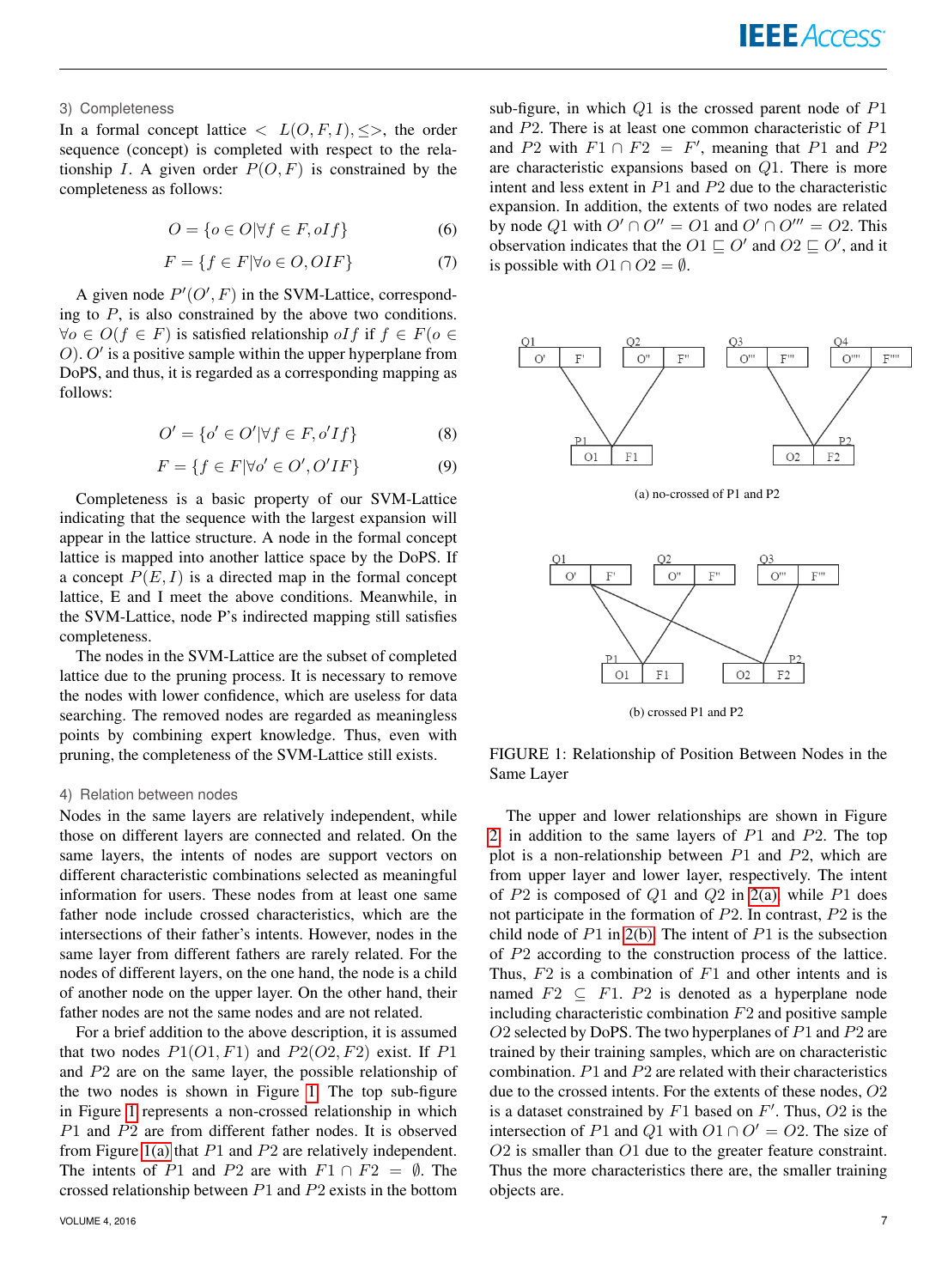<span id="page-7-2"></span>

(a) no-crossed of P1 and P2



(b) crossed P1 and P2

<span id="page-7-3"></span>FIGURE 2: Relationship of Position Between Nodes in Upper and Lower Layer

#### 5) Relation between layers

The generalization and specialization of relationship between different layers in the SVM-Lattice are analysed according to the searching path and distance between layers. The search of best intent for a given object is initiated from the bottom node of the SVM-Lattice. Each node in the SVM-Lattice is shown with a confidence according to the association rules algorithm. In the searching process, the distance between the upper and lower layers is computed to determine whether the search ends.

The prediction of object  $o$  on the *ith* node in the lower layer is obtained by the DoPS with  $pre(o_i, c)$ .  $o_i$  and c are predictions of o on the ith node and confidence, respectively. All predictions of the lower layer are included in a prediction set with  $pre = \{pre(o_i, c)\}\)$ . Node *n* in the lower layer is obtained by  $min(pre)$  with higher confidence. Node m with minimal prediction in the upper layer is also obtained by using the same process as that of the lower layer. The distance between the lower and upper layer is computed by  $dis(m, n)$ , which is the distance between two nodes m and  $n.$  The search process can be ended according to the distance between two layers. It is assumed that, for three layers  $L1, L2, L3$  from bottom to top, the search will be ended if  $dis(L1, L2) < dis(L2, L3)$ . There is no need to continue the calculation of the remaining layers, which reduces the search time and complexity.

# 6) Usage

The SVM-Lattice can serve as an evaluation of classification results for special data with rare characteristics according to hyperplane on every characteristic combination. After forming a SVM-Lattice, every node in the lattice denotes a hyperplane of its characteristic combinations. The accuracy of the classifier for one intent is added into the node as additional information to offer an evaluation of classification with respect to this characteristic combination. All nodes in the SVM-Lattice are used to build a grid to provide a reference for users. In the grid, every point is a hyperplane representing a classification result for a characteristic intent. A given sample can be compared with the point in the grid to help determine which intent is more valid. The larger the distance is between the computed hyperplane and existed hyperplane, the less believable is the classification of the characteristic of this node. This evaluation system is meaningful for determining the best classification characteristic combination of special sample.

# <span id="page-7-1"></span><span id="page-7-0"></span>**V. DESCRIPTION OF THE SVM-LATTICE**

# *A. BUILD OF SVM-LATTICE*

The introduced algorithm in this paper is referred to as the SVM-Lattice algorithm, which is utilized to build a classification lattice for special data with rare characteristics. This method is proposed to form a grid based on the DoPS and formal concept lattice. Each node in the lattice is denoted as a hyperplane by the training dataset, including positive samples and characteristic combination. The algorithm description is available in Algorithm [2.](#page-7-4)

|  |  |  | Algorithm 2 SVM-Lattice Build Algorithm |
|--|--|--|-----------------------------------------|
|--|--|--|-----------------------------------------|

<span id="page-7-4"></span>Input: Training sample D, characteristic combination F, characteristic matrix FM with 1 and 0

#### Output: A SVM-Lattice

- 1: for each characteristic f in FM do
- 2: select point with 1 on characteristic f;
- 3: add f to the characteristic combination F;
- 4: end for
- 5: for each feature combination f in F do
- 6: select training sample on f from D;
- 7: select a type of kernel function K;
- 8: matrix the training data;
- 9: generate a matrix of kernel value KM;
- 10: obtain an initial matrix of Lagrange factors  $\alpha$ ;
- 11: update the  $\alpha$  according to function [\(3\)](#page-4-3);
- 12: produce the optimal  $\alpha$  by iterations by DoPS;
- 13: produce the support vectors SV on f by DoPS;
- 14: filter out positive sample upper the hyperplane to be as extent on f;
- 15: ensure SV as the extent of this node;

# 16: end for

- 17: remove out the reduced nodes from completed SVM-Lattice by association rule according to Algorithm [1;](#page-5-0)
- 18: return a reduced SVM-Lattice.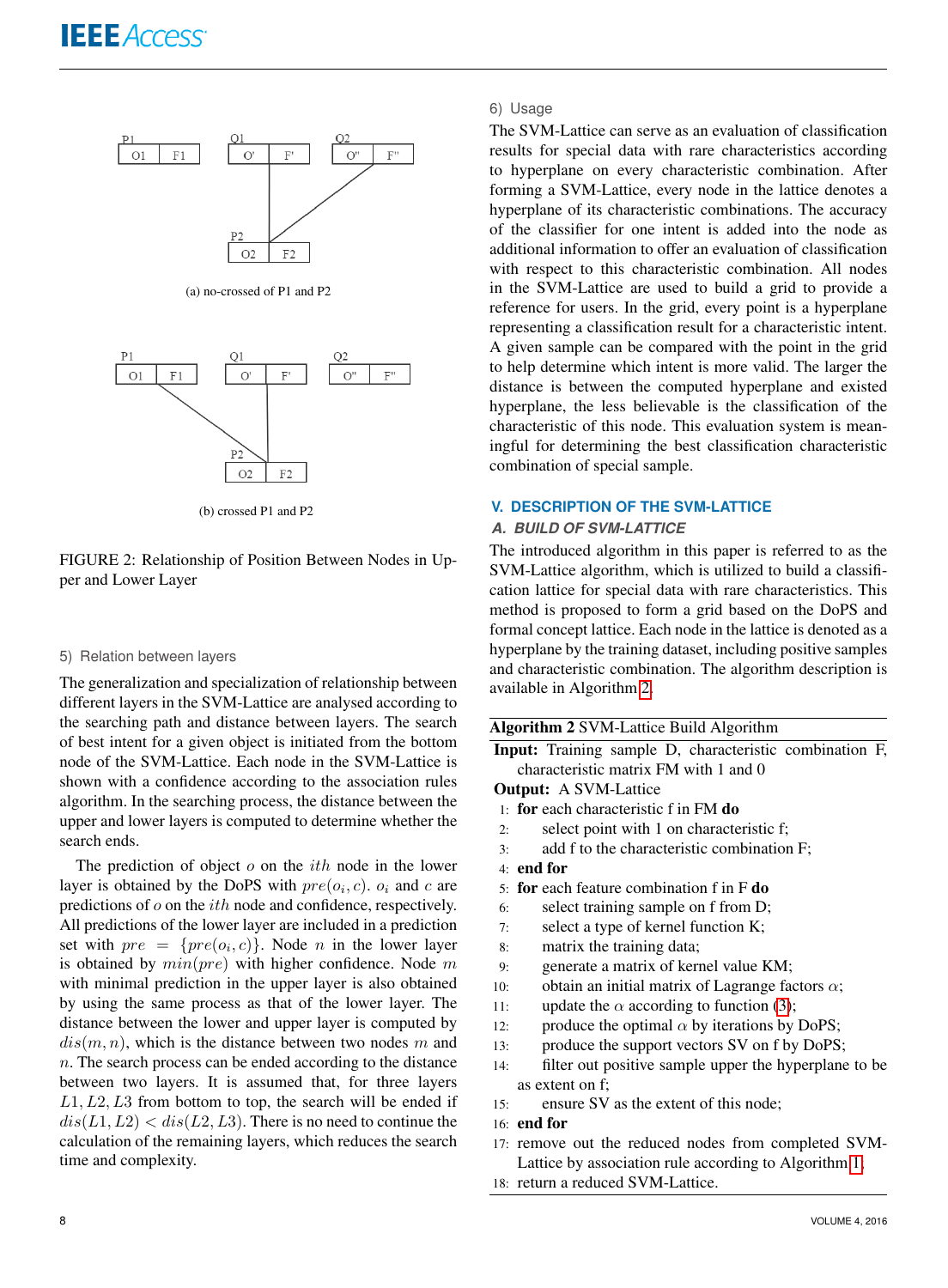In Algorithm [2,](#page-7-4) a characteristic matrix is firstly produced by using the positive sample, including 1 and 0. If the doublepeaked profiles appear in  $ith$  data on  $jth$  characteristic, the value of these positions in the characteristic matrix are set as 1. In contrast, the values are 0 for ith data with respect to the  $j$ th characteristic. The matrix is used to find all feature combinations for which the rare characteristics appear. On different characteristic combinations, there are various sample sizes for training the classifier. There are two parts in the algorithm: finding characteristic combinations and training the classifier on each characteristic combination. In the first process, the time complexity of constructing feature combination F is  $O(L)$  in which L is the characteristic length of the characteristic matrix. The training process of SVM in the second part is the main component of constructing the SVM-Lattice. On each combination, the time complexity of the training part is  $O(n \cdot d)$  with the linear kernel function, while  $n$  and  $d$  are the lengths of sample and characteristic. This parameter is  $O(n^2 \cdot d)$  when the kernel function is nonlinear. The total time complexity of the entire process of constructing a SVM-Lattice is  $O(n \cdot d \cdot FL)$ , in which  $FL$ denotes the maximum length of characteristic combinations. The special data with rare characteristics are extremely rare in massive data, so less time is required to construct a SVM-Lattice.

# *B. EVALUATION PROCESS OF THE SVM-LATTICE*

As an efficient classification evaluation method, the SVM-Lattice in this paper is constructed according to the formal context. The special data with rare characteristics are applied to build a lattice for the recognition and evaluation of classification. The data used for the classification should be analysed with respect to the dimensions, characteristics, and profiles, among others. Based on this type of data, a SVM-Lattice for the classification method is built from the formal context to begin the total process. First, a formal context is given which includes the existence on each characteristic of characterised data, which is the known data certified by field experts. Second, the formal context is used to generate all nodes in the SVM-Lattice, including intent and extents by the DoPS. Third, the association rule algorithm is applied to find the redundant nodes, aiming to remove the nodes with lower confidence from the set of all nodes. Finally, an evaluation method of classification results is provided for the data with rare characteristics using the SVM-Lattice.

Within a given dataset that must be assigned one characteristic combination, the shortest distance from the hyperplane of each node can be found. The distance between layers for given data is computed to judge the search for the best layer. The search of the best layer is started from the first layer, and it is ended when next layers are more distant. The search is interrupted when it is not necessary for the next nodes to be compared continuously. Therefore, all of the layers and nodes in the SVM-Lattice are denoted with meaningful information of the hyperplane by the DoPS.

The evaluation process of the SVM-Lattice is shown in

Algorithm [3,](#page-8-0) which is a detailed search process for a given object.

| Algorithm 3 Evaluation Process of SVM-Lattice |
|-----------------------------------------------|
|-----------------------------------------------|

<span id="page-8-0"></span>Input: a SVM-Lattice, unknown data D, prediction value threshold  $\sigma$ 

**Output:** evaluation information of  $D$ 

- 1: Building an evaluation grid using the nodes in SVM-Lattice;
- 2: for each object  $o$  in  $D$  do
- 3: Generating a new data  $nd$  according to the intent of node n;
- 4: Computing the prediction value  $pre(nd, n)$  on the intent of *n*;
- 5: Obtaining the confidence  $c(n)$ ;
- 6: **if**  $pre(nd, n)$ *in* $[-\sigma, \sigma]$  then
- 7: Jumping to the related node  $rn$  in the next layer;
- 8: Repeating the previous two steps;
- 9: **if**  $c(n) > c(rn)$  then
- 10: Determining  $\sigma$  is between the node  $n$  and  $rn$ ;
- 11: else
- 12:  $o$  is on the node *n*;
- 13: end if
- 14: else
- 15: Jumping to the next node;
- 16: Repeating the step 2 to 11;
- 17: end if
- 18: end for
- 19: Return the closed nodes with confidence of D.

# *C. THEORETICAL ANALYSIS*

The two main tasks of the proposed SVM-Lattice in this paper are classification of special data with rare characteristics and evaluation for classification. The two parts are sequentially performed by the SVM-Lattice. For a given object that needs to be assigned, each node in the SVM-Lattice is computed from upper to lower layers. The node is denoted as a hyperplane by the DoPS, where the prediction value of the object is obtained. The distance between object and hyperplane is obtained by prediction, which is the basis for determining the closet node. In addition to the distance between the object and each node, the distance between nodes are calculated to measure the similarity of different nodes. Moreover, the differences between layers for a given object can be computed to find the nearest layer.

The trained hyperplane of each node is obtained with a fixed confidence to judge the credibility of classification with respect to the intent. The association rules method is used to obtain the confidence according to operations on characteristic sets. The higher the confidence is, the more reliable the classification result is. The information of one node includes not only the classification components but also the evaluation system. After obtaining the prediction of each, the distances between nodes are used to find the nearest node on one layer. Therefore, the two aspects of classification and evaluation are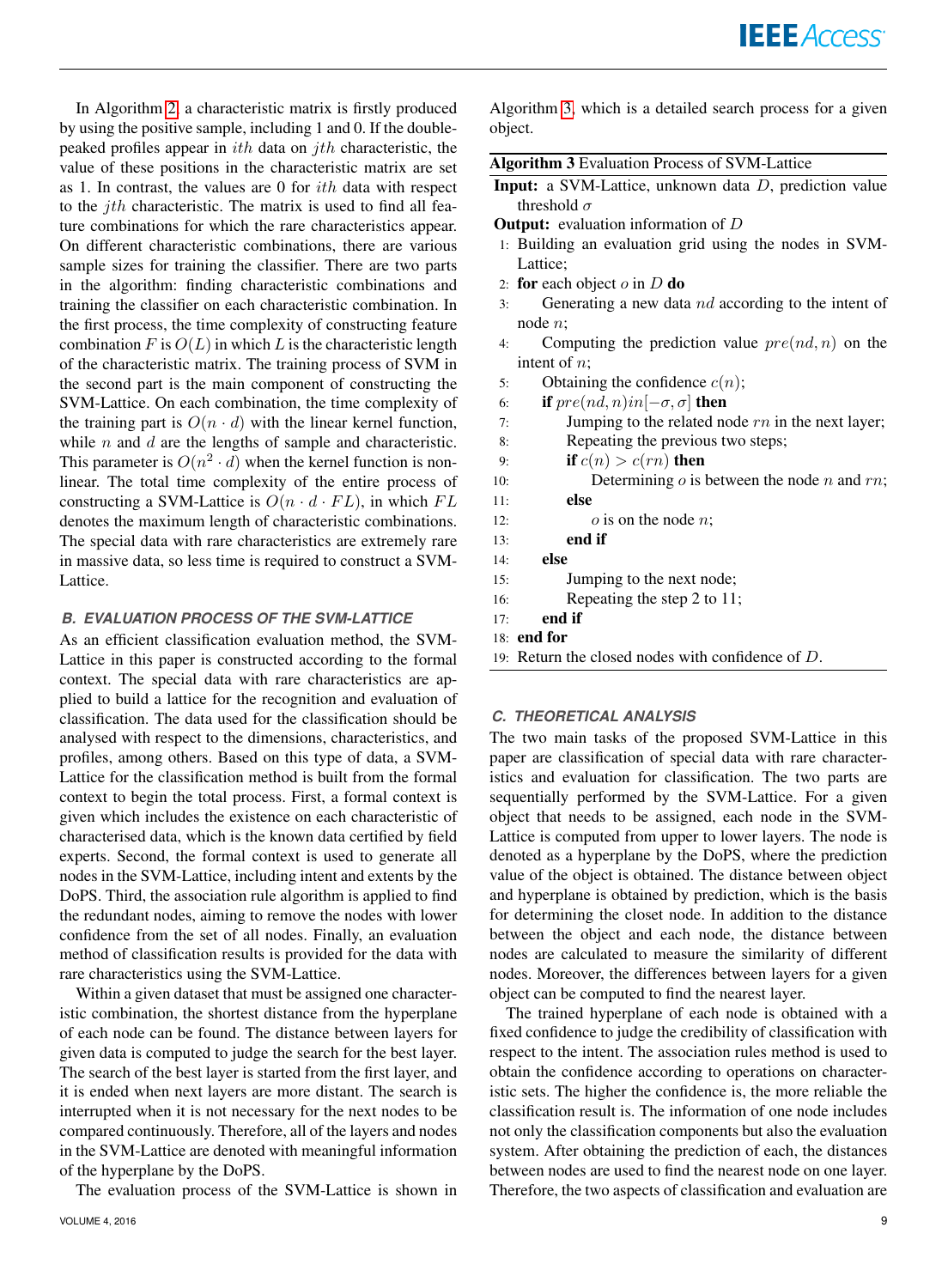

FIGURE 3: The recognition and evaluation flowchart

interdependent. The classification process begins with the top node in the SVM-Lattice, while it is not ended at the lowest node. When the number of characteristics involved in the calculation increases, the accuracy and precision rate become higher than one the single characteristic combination. The build of the final SVM-Lattice is completed by combining all characteristic combinations, which costs more time due to the training process of the classification model. However, the SVM-Lattice will not be changed once it is built. The classification of unknown data simply traverses the SVM-Lattice. Overall, the classification based on the SVM-Lattice is more efficient and accurate.

The build and evaluation process is shown in Figure [3.](#page-9-1) The SVM-Lattice is built with two roles, recognition and evaluation of the data with rare characteristics. In the recognition process, it is a classification in each node for a given data. The object is compared with each node from top to bottom until the best location is found. Each node denotes a DoPS classifier on one characteristic combination, which is a threshold of the classification. The confidence is given in each node to provide the evaluation of classification result for users. The object is matched on different characteristic combinations to adopt the characteristics of the object. The best location is on a node or one between nodes and layers. The final result of object is a location with a confidence, instead of a classification predict than other methods.

As an example, three characteristics in characteristics spectra, [OIII] $\lambda\lambda$ 4959,5007, H $\beta$ , are selected from 8 characteristics to show the search process for a given object. The process of finding the best location is shown in Figure [4.](#page-9-2) The

top node is ignored due to the empty intent. Therefore, the blue point is started at the first node, labelled 1. However, this is not the best node for the point. It then jumps to the second node, labelled 2, which is the first finding node after computing the prediction. Node 3 is selected to be compared with the last node. Finally, the point is located between two nodes, 1 and 2. The confidence of this position is given as a judgement of the search result.

<span id="page-9-2"></span>

<span id="page-9-1"></span>FIGURE 4: A Search Process Example based on Three Characteristics. The first part in each node is the extent dataset, and the second one is the intent on characteristic F. The blue point is a given object, beginning with the top node. Labelled 1, 2, and 3 aside point are the sequence of the search process.

#### <span id="page-9-0"></span>**VI. EXPERIMENTS ANALYSIS**

# *A. DATA PREPROCESSING*

The spectral data with double-peaked emission lines, meaningful for researching the formation and evolution of galaxies, and even the universe, are used to test the availability of our method. It is significant to search the double-peaked emission lines spectra for finding some rare celestial bodies including galaxies pairs, double black holes etc. The obvious characteristics of double peaks generally exist on emission lines, which are composed of two or more peaks within specific wavelength ranges.

Finding spectra with double-peaked emission lines is different due to several reasons, as follows: First, high dimensionality is included in a spectrum. The dimension number reaches up to 4000 in each spectrum, leading to the difficultly of searching for rare double peaks. Second, the dimensions showing double peaks are very small relative to the total spectra. Thus, the search for double peaks from high-dimensional data is difficult when using conventional methods. Finally, in a double-peaked emission lines spectrum, the double peaks always exhibit different profiles.

Based on the above characteristics of data with doublepeaked emission lines, data preprocessing is worked out before experiments. A characteristic extraction method based on relevant subspace (RS) is used to obtain the characteristics related with double peaks [\[2\]](#page-16-0), [\[36\]](#page-17-27), [\[58\]](#page-18-8). A dataset including 345 spectra with double-peaked emission lines, which are known and identified currently, is selected from LAMOST DR5 to extract the useful characteristics [\[14\]](#page-17-7), [\[15\]](#page-17-8).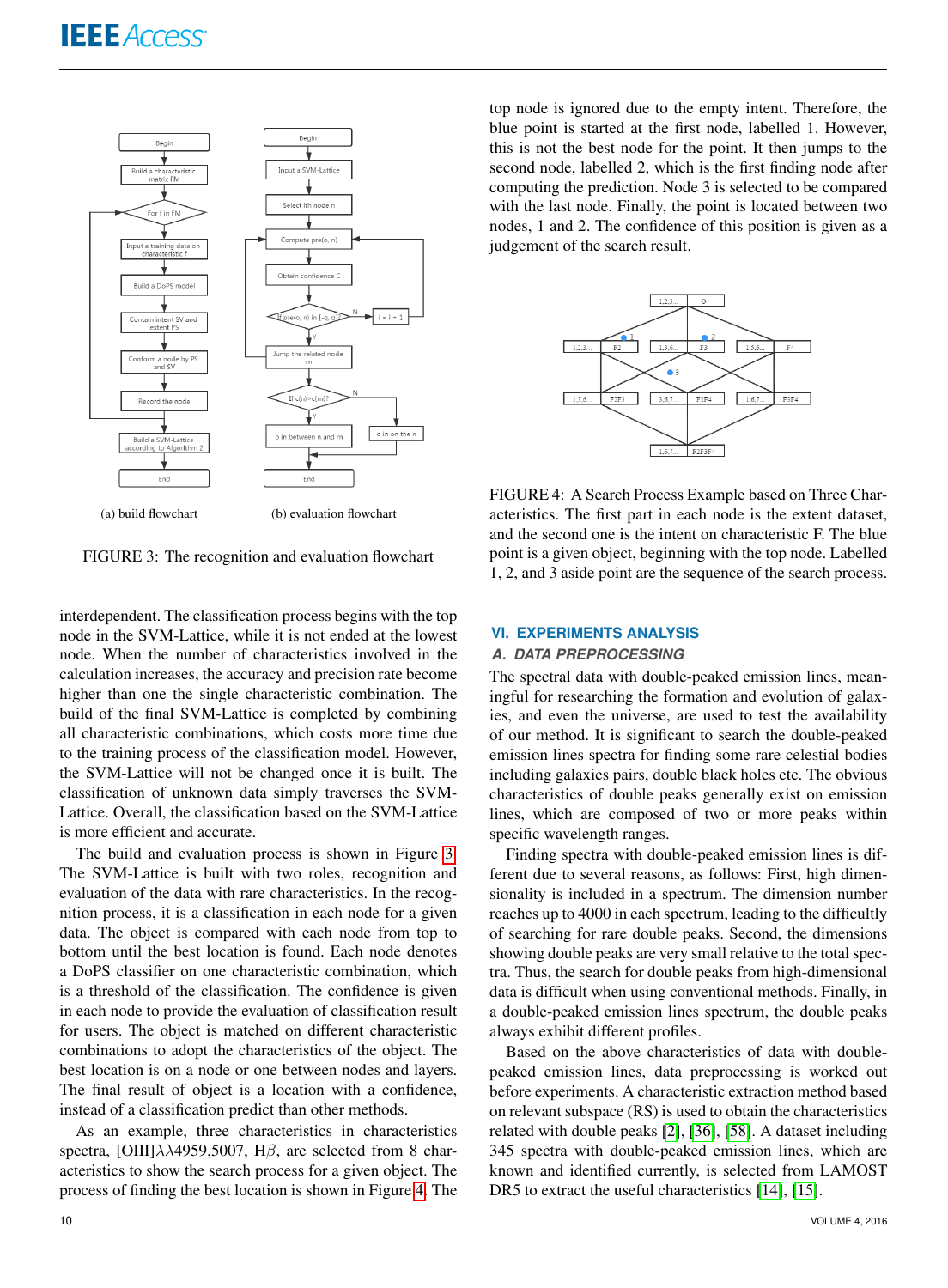First, a new dataset is obtained by data normalization and wavelength intercept. Second, the local dataset  $LDS(o, d)$ of object  $o$  on dimension  $d$  is computed by KNN (Knearest neighbour) algorithm. Third, a global density matrix is built by using the local density of each object on all dimensions. Fourth, the difference between dimensions is calculated by the density matrix to measure the difference between attributes. Finally, the attributes with higher difference are extracted as the members of the relevant subspace. A characteristic subspace of length 8 is obtained by analysing the relevant subspace. Eight emission lines are considered as the characteristics likely to appear as double peaks, including H $\alpha$ , [OIII] $\lambda\lambda$ 4959,5007, H $\beta$ , [NII] $\lambda\lambda$ 6548,6584,  $\text{[SII]}\lambda\lambda$ 6717,6731. The dimensions of each line are listed in Tabel [2,](#page-10-0) including the beginning and ending values of wavelength.

<span id="page-10-0"></span>TABLE 2: Formal Context of Double-peaked Emission Lines Spectra

| Line                 | begin wave/ $(\AA)$ | end wave $(A)$ |
|----------------------|---------------------|----------------|
| $H\beta$             | 4859                | 4866           |
| $[OIII]\lambda 4959$ | 4956                | 4963           |
| $[OIII]\lambda 5007$ | 5002                | 5012           |
| $[NII]\lambda 6548$  | 6542                | 6559           |
| $H\alpha$            | 6555                | 6573           |
| $[NII]\lambda 6584$  | 6577                | 6594           |
| $[SII]\lambda 6717$  | 6717                | 6726           |
| $[SII]\lambda 6731$  | 6721                | 6737           |

Data preprocessing of relevant subspace is a meaningful process that reduces the dimensions of data and time complexity. The dimensional disaster in massive and highdimensional data can be effectively avoided. Meanwhile, the most useful information for searching of double peaks is extracted from all dimensions, which centralizes the data information. The dataset after characteristic extraction is used to the build the SVM-Lattice for double-peaked emission liens.

# *B. SVM-LATTICE CONSTRUCTION*

Among the 345 spectra with double-peaked emission lines, 341 spectra include all 8 characteristics, while the remaining spectra are shown without the last 2 characteristics due to a larger redshift. To ensure that all characteristics are contained in the spectra, 341 spectra with all features are applied in the construction of the SVM-Lattice.

# 1) Initial Lattice

A formal context containing characteristics and objects must be provided before constructing a formal concept lattice. In this paper, a double-peaked emission lines sample including 341 objects is selected as a dataset of formal context. The characteristics in the formal context are H $\alpha$ , [OIII] $\lambda\lambda$ 4959,5007, H $\beta$ , [NII] $\lambda\lambda$ 6548,6584,

 $[SII]\lambda\lambda$ 6717,6731. For each characteristic, 341 spectra are labelled according to the existence of objects with these characteristics. The formal context of our spectra data is shown in Table [3,](#page-11-0) composed of values 1 and 0. The first column is the index of samples with double-peaked emission lines from 1 to 341. The rest of the columns are labels of objects on each characteristic. The value of 1 denotes that the double peaks exists for the  $ith$  object with respect to the  $jth$ characteristic, while 0 indicates the opposite.

According to the formal concept in Table [3,](#page-11-0) an initial concept lattice  $L$  including 256 nodes can be built. The intent of the root node on the initial lattice is null; meanwhile extent is all of the samples. The last node is connection of all characteristics and objects on these characteristics. In the initial lattice, 8 layers exist, with several numbers of nodes according to the formal concept lattice. The complete drawing of the initial lattice is shown in Figure [5.](#page-12-0) It is observed that the nodes in the  $ith$  layer represent a subsection of  $i - 1$  nodes in the upper layer. On the same layer, the number of characteristic combination of each node is the same. In Figure [5,](#page-12-0) the nodes with single intent are on the second layer. Below the third floor, at least two characteristics are contained in the nodes in each layer. There are 9 layers on the diagram, in which the node numbers on the first and last layers are 1. The node in the first layer is a combination of all objects with null characteristic, while several objects and all characteristics are contained in the last last.

For a more intuitive understanding of the initial lattice, several characteristics are selected to serve as a specific example, as shown in Figure [6.](#page-13-0) A subsample including 341 objects on F2[OIII]λ4959), F3([OIII]λ5007), F4([NII]λ6548),  $F6([NII]\lambda 6584)$  is used to construct a sublattice as an sample. There are 5 layers in Figure [6,](#page-13-0) composed of 16 nodes in total. One characteristic is represented by each node on the second layer, containing 4 nodes. The nodes with the same number are in the fourth layer, with 3 characteristics in combination. The layer with the most nodes is the third, for which there are subsections of each of the two nodes on the last layer. In addition, the nodes on the last two layers are connected by 3 and 4 nodes, respectively. The example can serve as a reference for the total lattice.

# 2) Completed SVM-Lattice

The extents in the initial lattice are from formal context and must be mapped by the DoPS. In each node, the extents are replaced by positive sample from SVM as new extent. The training dataset in the training process of SVM is determined by the positive sample with respect to characteristics according to the formal context. For one characteristic combination, the numbers of positive and negative samples are the same for training and testing datasets. A hyperplane is obtained from the training dataset using the DoPS. The positive sample in the testing dataset upper hyperplane is regarded as the new extent of the node. DoPS is used as a mapping method for the SVM-Lattice, which is a completed lattice.

The mapping process of each node  $h(o, f)$  in the initial lat-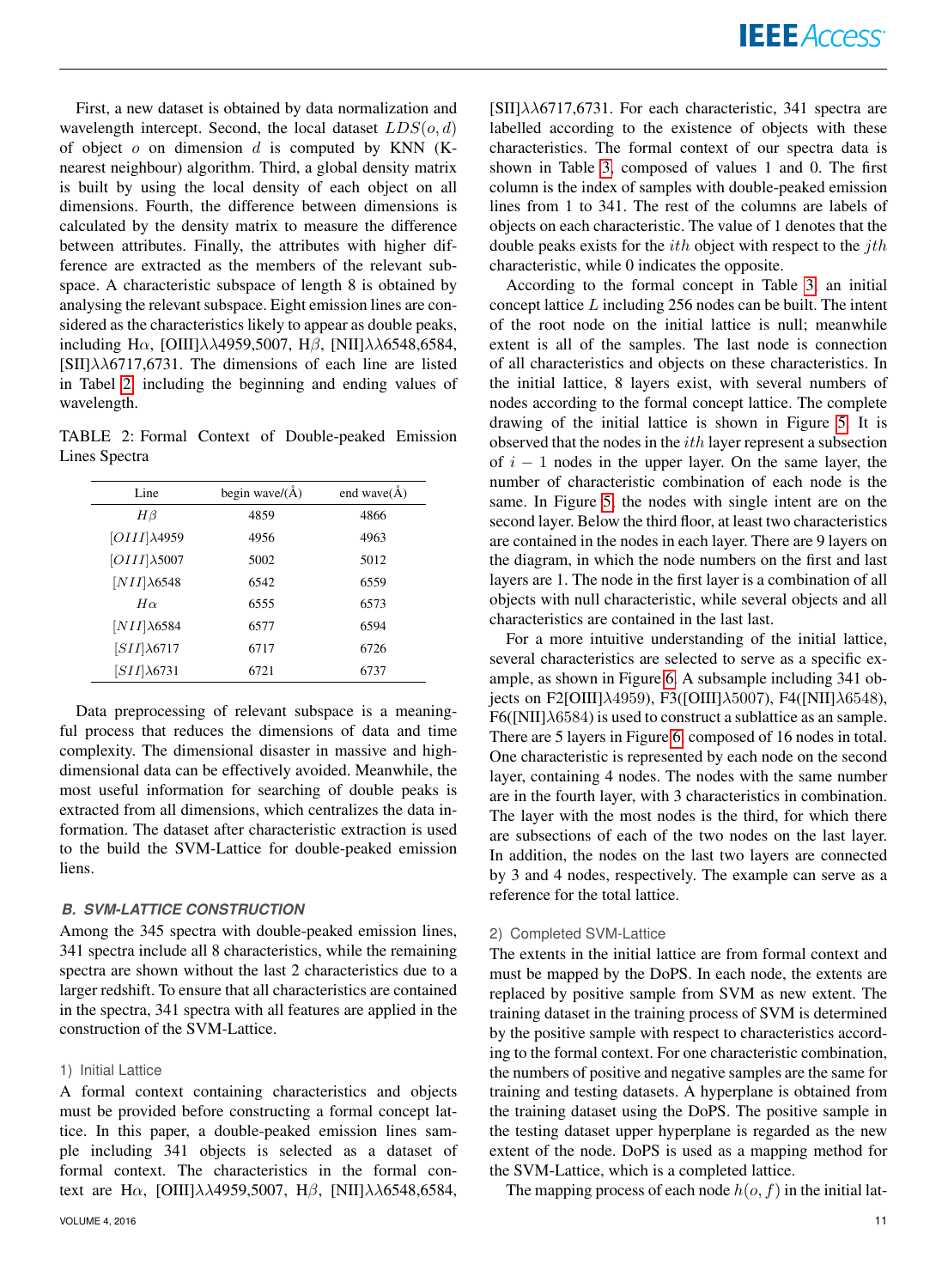<span id="page-11-0"></span>

| Object         | $F1(H\beta)$ | $F2([OIII]\lambda4959)$ | $F3([OIII]\lambda5007)$ | $F4([NII]\lambda 6548)$ | $F5(H\alpha)$ | $F6([NII]\lambda 6584)$ | $F7([SII]\lambda 6717)$ | $F8([SII]\lambda6731)$ |
|----------------|--------------|-------------------------|-------------------------|-------------------------|---------------|-------------------------|-------------------------|------------------------|
| O <sub>1</sub> | $\mathbf{0}$ |                         |                         |                         |               |                         |                         |                        |
| O <sub>2</sub> |              |                         |                         |                         | $\Omega$      |                         |                         |                        |
| O <sub>3</sub> |              |                         |                         |                         | $\mathbf{0}$  |                         |                         |                        |
| <b>O4</b>      |              |                         |                         |                         |               |                         |                         |                        |
| O <sub>5</sub> |              |                         |                         |                         |               |                         |                         |                        |
| O <sub>6</sub> |              |                         |                         |                         |               |                         |                         |                        |
| O <sub>7</sub> |              |                         |                         |                         |               |                         |                         |                        |
| O <sub>8</sub> |              |                         |                         |                         |               |                         |                         |                        |
| O <sub>9</sub> |              |                         |                         |                         | $\Omega$      |                         |                         |                        |
| O10            | $\Omega$     |                         |                         |                         | $\Omega$      |                         |                         |                        |
| O11            |              |                         | $\Omega$                |                         |               |                         |                         |                        |
| O12            | $\mathbf{0}$ |                         |                         |                         | $\Omega$      |                         |                         |                        |
|                |              |                         |                         |                         |               |                         |                         |                        |
| O341           |              |                         |                         | $\Omega$                |               |                         |                         |                        |

TABLE 3: Formal Context of Double-peaked Emission Lines Spectra

tice is as follows. Extent  $o$  is regarded as the positive training dataset  $PD$  on characteristic f. Select negative sample  $ND$ without double-peaked emission lines on characteristic  $f$ ; combine two-thirds of  $PD$  and  $ND$  to be training dataset  $TR$ on characteristic  $f$ , meanwhile, the remaining third serves as the testing dataset  $TE$  on characteristic  $f$ ; train a classifier (hyperplane) for double-peaked emission lines data using  $TR$ ; record the support vectors and the testing sample upper hyperplane, named  $SV$  and  $PT$  on  $f$ , respectively; obtain the accuracy and recall rate by  $TE$  to serve as reference values; construct a hyperplane concept including  $SV$  and  $PT$  as the intent and extent of  $h$  respectively; and add the new node  $h'(PT, SV)$  to the SVM-Lattice with the accuracy and recall rate.

A new lattice named SVM-Lattice is constructed by the DoPS method, which is the main work in the construction process. For each node in the SVM-Lattice, the accuracy and recall rate are recorded as additional information regarding evaluation of the classification result on characteristic combinations of this node. All node information is listed in Table [4,](#page-13-1) including the intent, extent, accuracy, recall rate, and shapes of training and testing datasets. In the construction of the concept lattice, the intent is the common characteristic set owned by extents. Thus, in the first node, the intent is empty due to the extent including all samples of formal context.

#### 3) Reduced Lattice

According to the formal context in Table [3,](#page-11-0) all characteristic combinations are considered to be intents in the completed SVM-Lattice. However, users are attracted by parts of the lattice, instead of the complete lattice. For enhanced convenience for users, the pruning process is considered to reduce the completed SVM-Lattice. The association rules method finds meaningful correlation rules with specific coefficient between objects from massive data. To obtain a reduced

SVM-Lattice, the Apriori method is applied to remove the characteristic combinations with lower coefficients. After setting the support threshold  $s$ , the mining of frequent items is premise of rule finding. A rule of the form  $X \Rightarrow Y$  is analysed according to its coefficient  $c$  for determining the useful characteristic combinations.

In the pruning process, the most frequent items are determined by the set of support threshold s. Therefore, the value  $c$  must be set before finding frequent items. In addition, the coefficient threshold  $c$  must be determined manually when the removed characteristics are selected. In this paper, s and c are set as 0.2 and 0.5, respectively, according to background knowledge. The nodes removed from the SVM-Lattice by pruning are listed in the Table [5.](#page-14-0)

There are 66 nodes included in Table [5,](#page-14-0) that are not relatively meaningful for users. The first column in this table represents the numbers of removed nodes in the SVM-Lattice. The last two columns are the characteristic combinations and the positive sample upper hyperplane in testing dataset, respectively. The new lattice is named reduced SVM-Lattice, for which a final lattice has been pruned. The pruning process is also worked when a completed SVM-Lattice is built during pruning, instead of after building the lattice. The time cost is reduced when pruning occurs during the build of the SVM-Lattice instead of outside of construction.

# *C. EVALUATION RESULT*

The SVM-Lattice is used as a classifier for data with doublepeaked emission lines, meanwhile, the confidence of each node is also proposed. First, we give a classification result of the SVM-Lattice based on a dataset of size 10000. The best node for each object is found by comparing the nodes in the SVM-Lattice. The index of nodes for several objects is listed in Table [6.](#page-14-1) The confidence of each classification result is given according to the basic information of the SVM-Lattice.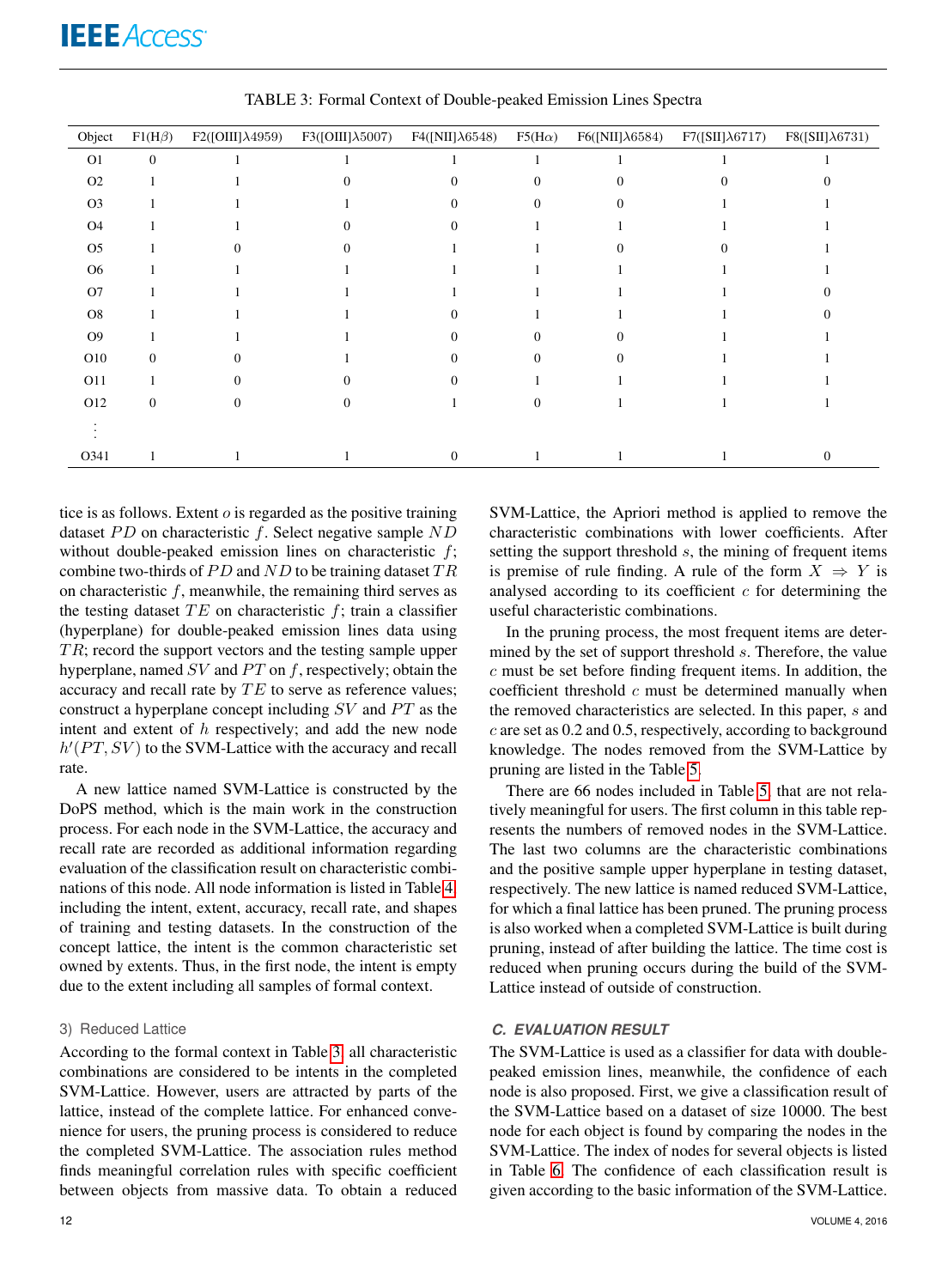

FIGURE 5: An Expendable Legend of the Completed Lattice

The best node close to each point is found by iterating through all nodes in the SVM-Lattice. Table [6](#page-14-1) shows the best node number and the corresponding confidence for each object. In fact, the best node just is simply the node with the smallest distance to the object. The point may be between two nodes due to the natures of the SVM-Lattice. To offer an intuitive perspective, the node closest to each point is proposed in this table. In the SVM-Lattice, each node is shown with the corresponding confidence by the association rules algorithm. Confidence is a judgement value of the credibility of a classification result. The higher the confidence value is, the more reliable the result is.

# *D. AN EXAMPLE FOR SPECIFIC FEATURES*

The profiles of double peaks are composed of at least two peaks in a specific location in spectra. A spectrum with double-peaked emission lines is selected as an example, as shown in Figure [7.](#page-13-2) Part of a total spectrum is drawn in Figure [7,](#page-13-2) in which the horizontal and vertical coordinates denote the wavelength and normalized flux of a spectrum, respectively. The obvious double peaks exist on  $[OIII]\lambda 4959$  and  $[OIII]\lambda5007$ , while this characteristic is weak on H $\beta$ . A sample of classification for the three characteristics is given to show the results obtained using the SVM-Lattice.

Before classification of the spectrum, a small SVM-Lattice is built using a sub-dataset with H $\beta$ (F1), [OIII] $\lambda$ 4959(F2) and  $[OIII]\lambda5007(F3)$ . The location of the object in new

<span id="page-12-0"></span>SVM-Lattice is shown in Figure [8.](#page-14-2) The object matches node in the SVM-Lattice according to the recognition and evaluation process. The distance between object and node is calculated to be a measurement of the matching result. The  $dis(o, F)$  denoted the distance between object o and node with F. The  $dis(o, F3)$  is 2.5, which is smaller than  $dis(o, F2)$  with 2.8 and larger than  $dis(o, F2F3)$  with 1.2. Thus, the object is located between the nodes with  $F3$  and  $F2F3$ . The node with  $F2F3$  have the confidence 0.8, which denotes the credibility of classification on this node.

#### *E. RESULT DISCUSSION*

To test and verify the usability of the proposed method, multiple sets of data sample are used in our experiment. A sample is selected randomly from LAMOST to test the effectiveness of our SVM-Lattice compared with the template matching method. In this paper, the spectra with double-peaked emission lines are the main testing data for the experiments. For each characteristic combination, the positive sample with double-peaked emission lines is regarded as a template to be matched with the testing sample. The distance between one object in testing sample and positive sample are separately computed to choose a minimum value as the matching result. A given object in the testing sample is compared with all template data for each characteristic combination. The testing data are assigned to a class in which the matching template is nearest to the classed object.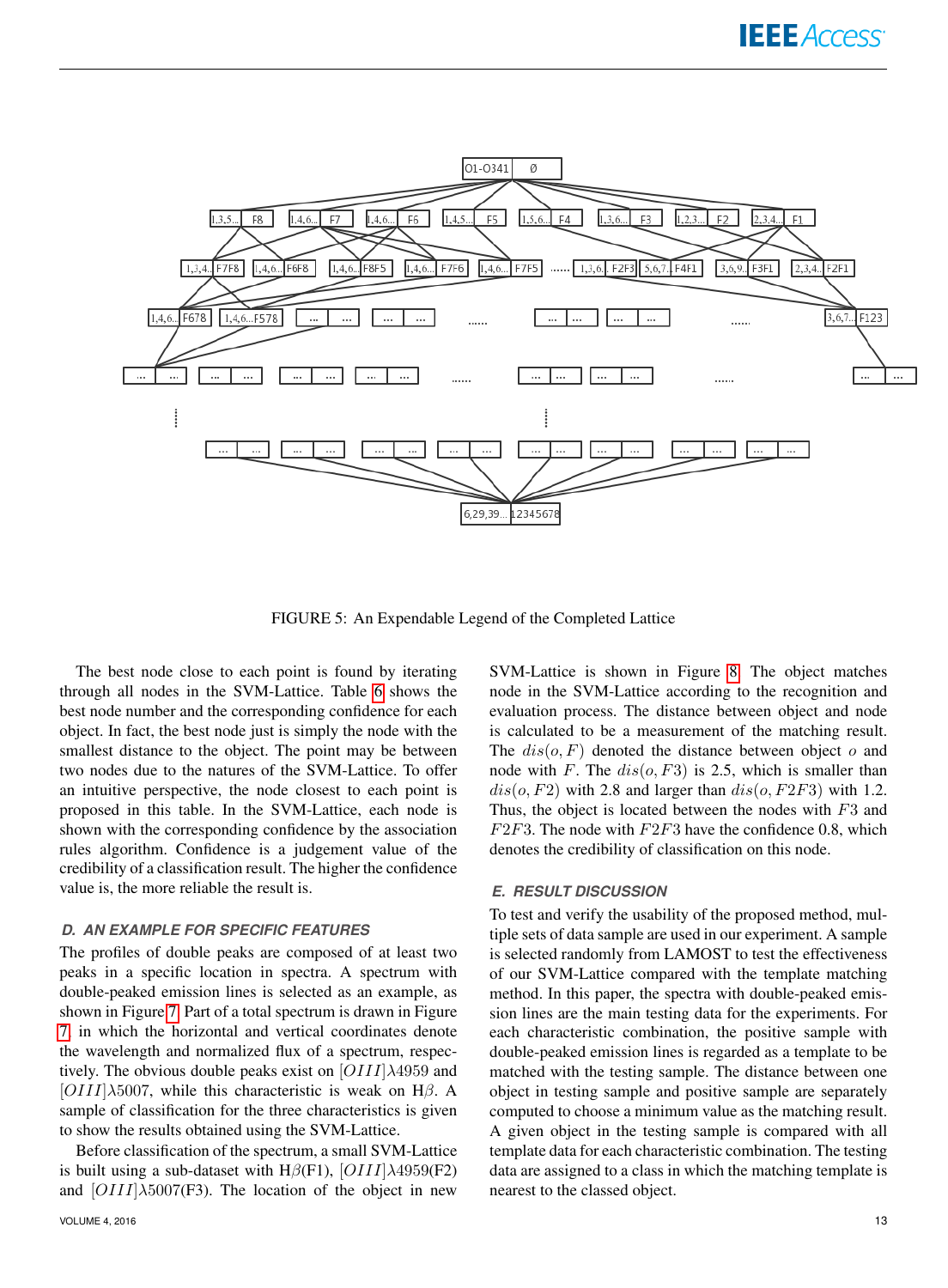

FIGURE 6: An Example Lattice for 341 Objects on 4 Features

<span id="page-13-1"></span>

| Node                 | Intent           | Extent  | <b>Training Shape</b> | <b>Testing Shape</b> | <b>Recall Rate</b> | Accuracy |
|----------------------|------------------|---------|-----------------------|----------------------|--------------------|----------|
|                      | Null             |         |                       |                      |                    |          |
| $\mathfrak{2}$       | F2F3F4F5F6F7F8   | 1,2,3,4 | $43\times 69$         | $15\times 69$        | 1                  | 0.4      |
| 3                    | F2               | 1,2,3,4 | $454\times7$          | $152\times7$         | 1                  | 0.5      |
| 4                    | F <sub>1F2</sub> | 1,2,3,4 | $198\times14$         | $67\times14$         |                    | 0.402    |
| 5                    | F2F3F7F8         | 1,2,3,4 | $89\times33$          | $45\times33$         | 1                  | 0.41     |
| 6                    | F1F2F3F7F8       | 1,2,3,4 | $80\times40$          | $27\times 40$        |                    | 0.407    |
| 7                    | F2F5F6F7F8       | 1,2,3,4 | $88\times48$          | $30\times48$         | 1                  | 0.4      |
| 8                    | <b>F2F7F8</b>    | 1,2,3,4 | $171\times24$         | $58\times24$         | 1                  | 0.396    |
| 9                    | F1F2F7F8         | 1,2,3,4 | $108\times31$         | $37\times31$         |                    | 0.405    |
| 10                   | F1F2F5F6F7F8     | 1,2,3,4 | $61\times55$          | $21\times 55$        |                    | 0.380    |
| 11                   | <b>F4F5F8</b>    | 1,2,3,4 | $116\times35$         | $40\times35$         |                    | 0.4      |
| 12                   | F1               | 1,2,3,4 | $454\times7$          | $152\times7$         |                    | 0.5      |
| $\cdot$<br>$\bullet$ |                  |         |                       |                      |                    |          |
| 256                  | F1F3F4F5F7F8     | 1,2,3,4 | $60\times57$          | $20\times57$         |                    | 0.4      |

<span id="page-13-0"></span>TABLE 4: The Information of Nodes in the SVM-Lattice



FIGURE 7: An Example of Double-Peaked Emission Lines

Compared with template matching, the SVM-Lattice presents some advantages that are absent in the last method. The SVM-Lattice can find the best intent on one certain layer to provide an accurate classification of given object. Moreover, the distance between layers can be computed according to the SVM-Lattice. In addition to the distance between layers, the distances between nodes on the same layer are obtained from the SVM-Lattice to be compared with others. The distances can be obtained from the SVM-Lattice, but not from template matching, are listed in Table [7.](#page-14-3)

<span id="page-13-2"></span>It can be observed that the first four distances can be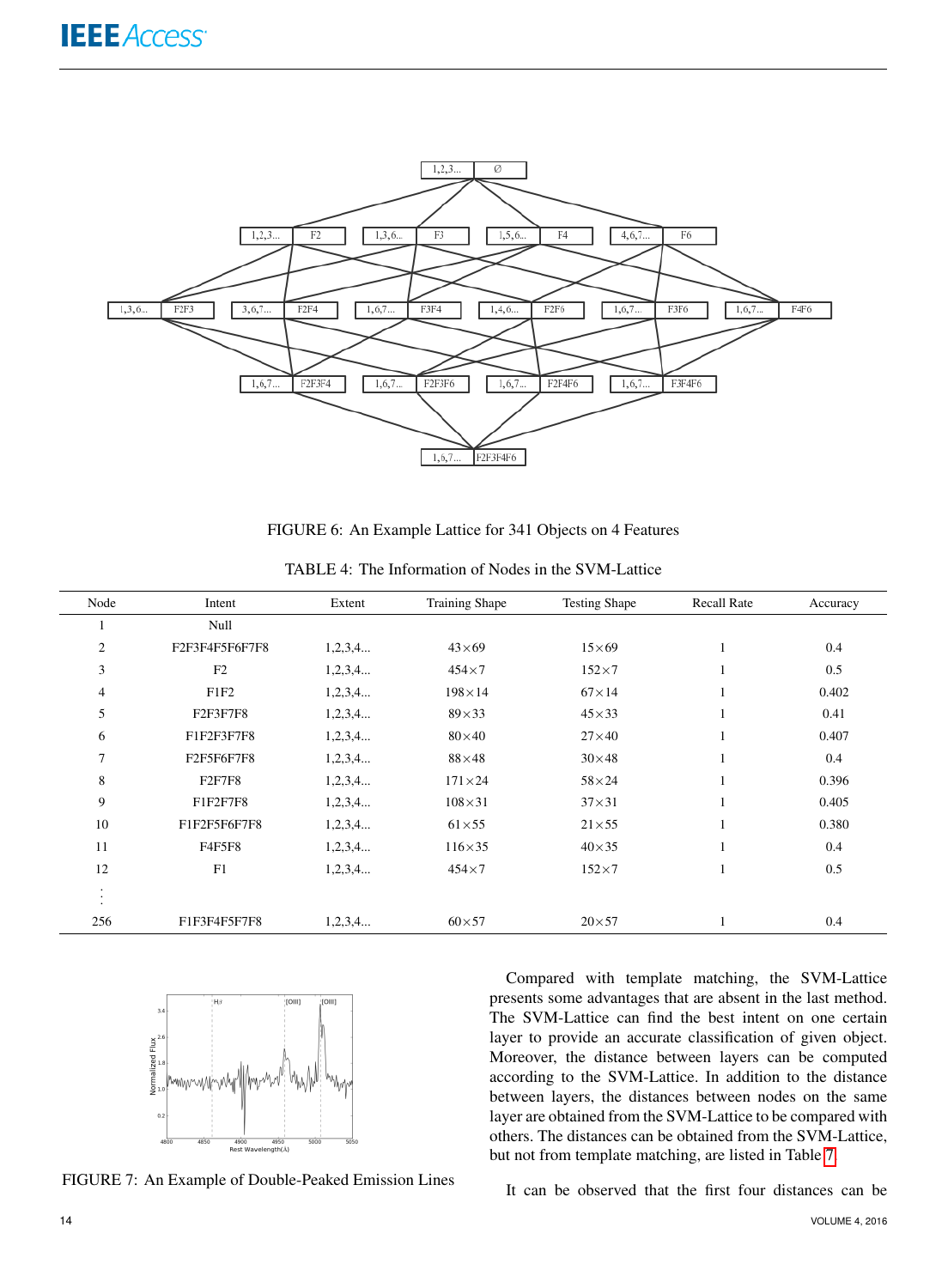×

<span id="page-14-0"></span>Node Intent Extent 126 F2F3F5 1,6,7... 268 F2F6F8 1,4,6... 110 **F2F4F8** 1,6,17... 95 **F2F4F7** 1,6,7... 36 F1F7F8 3,4,6... 46 F4F6F7 1,6,7... 20 **F2F3F7** 1,3,6... 37 F5F6F7F8 1,4,6... 112 **F1F2F3** 3,6,7... . . . 95 **F2F4F7** 1.6.7...

TABLE 5: Pruning Nodes in SVM-Lattice

<span id="page-14-1"></span>TABLE 6: Classification Result of Double Peaks

| Object Index | <b>Best Node</b> | Confidence |
|--------------|------------------|------------|
| 1            | 26               | 0.266      |
| 2            | 176              | 0.472      |
| 3            | 26               | 0.266      |
| 4            | 26               | 0.266      |
| 5            | 26               | 0.266      |
| 6            | 32               | 0.166      |
| 7            | 32               | 0.166      |
| 8            | 26               | 0.266      |
| 9            | 109              | 0.337      |
| 10           | 68               | 0.217      |
| 11           | 12               | 0.686      |
|              |                  |            |
| 10000        | 26               | 0.266      |



FIGURE 8: Classification Result of F1FF3. The blue point is denoted the final location of classification for the spectrum with strong double peaks on F2 and F3.

|                          | <b>SVM-Lattice</b> | Template matching |
|--------------------------|--------------------|-------------------|
| Accuracy                 |                    | ×                 |
| Layer                    |                    | X                 |
| Distance between layers  |                    | $\times$          |
| Distance between nodes   |                    | $\times$          |
| Distance between objects |                    |                   |
| Short circuit in search  |                    | ×                 |

<span id="page-14-3"></span>TABLE 7: Comparison of Advantages Between Two Meth-

ods

Less time consumption

obtained based on the layers in the SVM-Lattice. The distance between the objects according to template matching is computed by appending the single object instead of data combinations. However, in the SVM-Lattice, it is determined according to the distance between the object and hyperplane, which is different from the previous result. The search process will be interrupted when the smallest distance occurs. It is not necessary to continue searching after the best result is found. Thus, the short circuit exists in the SVM-Lattice, aiming to reduce the search cost. The last line in Table [7](#page-14-3) shows the superior performance of the SVM-Lattice versus template matching, which is due to the reduced time complexity.

The spectra from LAMOST for each characteristic combination are selected randomly to be matched with the model template including 341 positive objects. In the matching process, Gaussian fitting is used to transform the object to a Gaussian profile due to the specifics of double-peaked emission lines. For every node, each point of the testing dataset is fitted by a Gaussian function to be matched with one fitted from model data. The two Gaussian functions are computed to obtain similarity between unknown data and template. The best node is found, for which the testing data are similar with respect to the template. On the best node, the testing data are most similar with the template compared with those of other nodes.

The testing data are computed to determine the nearest node according to the distance with respect to negative and positive templates. The steps of the matching method for the ith testing object are as follows: obtain Gaussian functions  $f(x_i)$  and  $g(x_j)$  fitted by *ith* tested object and *jth* template on each node; compute the distance between  $ith$  tested object and all templates by  $f(x) - g(x)$ , which are named  $Dis(i)$ ; find the template nearest to the  $ith$  object on each node; compose the smallest distance between ith and template on all nodes; and select the best intent that has the greatest similarity between the testing object and template.

<span id="page-14-2"></span>All predictions from DoPS of the testing dataset on different nodes are compared with each other to find the closest hyperplane for one intent. To find an optimized node for a given object from the SVM-Lattice, the nodes with different intents are computed from top to bottom. For a detail comparison process, the lattice in Figure [6](#page-13-0) is shown as an example.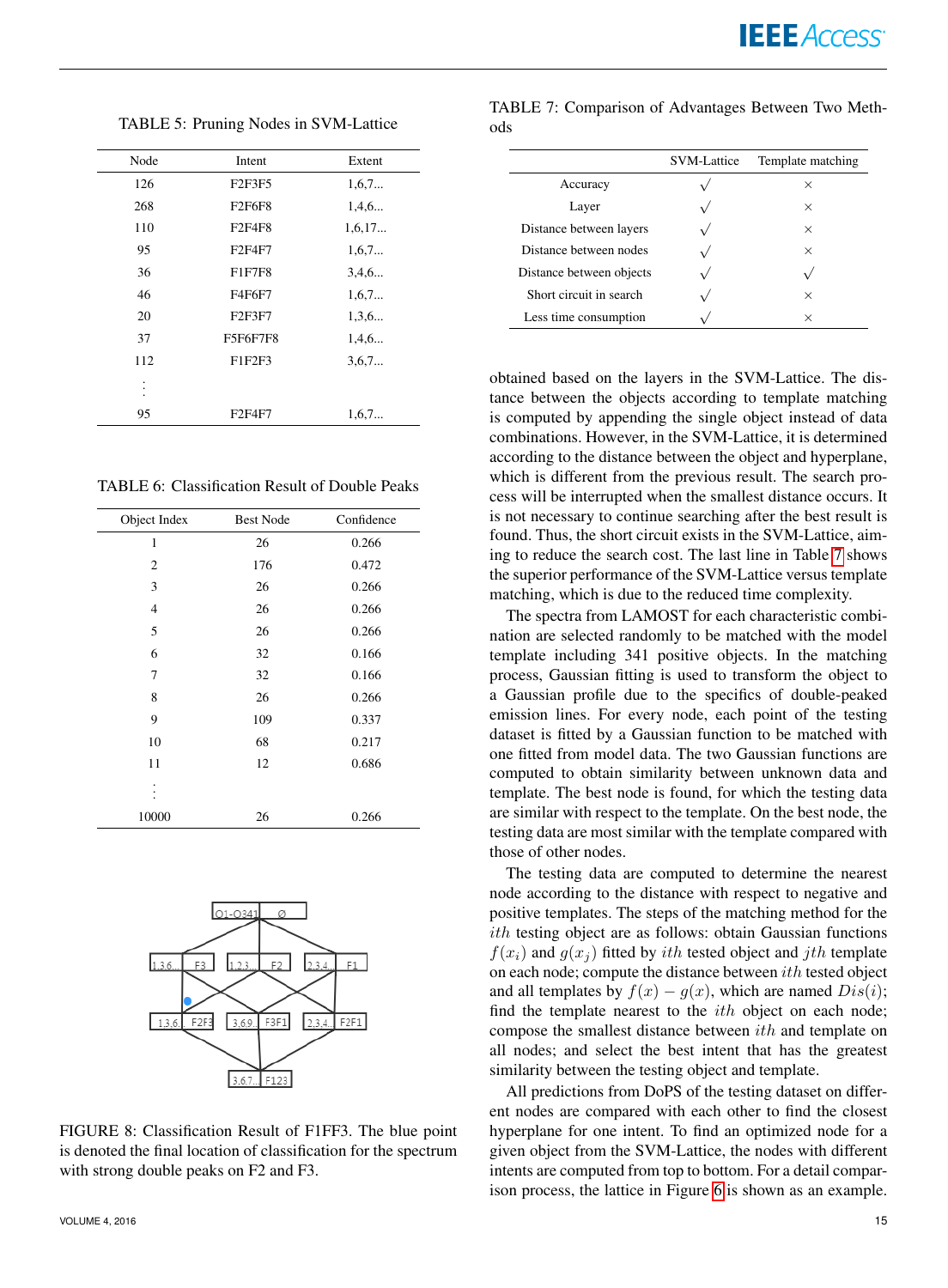

FIGURE 9: Comparison of Consistence

The intent of F2F3 on the third layer is the intersection of two intents with F2 and F3. The more that are characteristics included in a node, the more useful the information is in the data, and the greater the credibility is of the classification result. Each node is denoted as a unique hyperplane by DoPS, which represents a measurement factor for a given object. The similarity calculation of distance between the object and different hyperplanes is initiated from the second layer. The smaller the similarity is between one hyperplane and object, the more possible it is for the object to the applied in the intent.

The results of finding the best node obtained by the SVM-Lattice and model matching method are listed in Table [8,](#page-16-6) including the similarity between template matching and prediction according to the SVM-Lattice of each testing object.

The 30 objects in the testing data are selected to find the best node among 256 nodes due to the large dataset. The negative predictions are all included in Table [8](#page-16-6) due to the prediction function obtained from DoPS. The predictions are regarded as the similarity between testing object and hyperplane. The smaller the predicted value is, the closer the distance is between the hyperplane and objects. The best node is found by comparing all distances to obtain the minimum distance. Thus, the intent with the smallest distance is considered the best node of one object existing in Table [8.](#page-16-6)

# *F. EFFECTIVENESS TESTING*

To test the effectiveness of the SVM-Lattice, the subtraction of SVM-Lattice and template matching is obtained to observe the consistency of the two methods. The function with  $y = o(p) - o(s)$  is computed as a measurement of the consistency, where  $o(p)$  and  $o(s)$  are the closed objects found on each node using SVM-Lattice and template matching, respectively. The closer to 0  $y$  is, the higher the consistency is. The dataset including 10000 objects is selected to obtain a histogram, which is drawn in Figure [9.](#page-15-1)

In Figure [9,](#page-15-1) it is observed that the histograms near 0 are denser. Gaussian fitting is used to fit the trend of the denser

<span id="page-15-2"></span>

FIGURE 10: Comparison of SVM-Lattice and Other Algorithms

areas. The histogram with 0 is the highest, and the others are closer to 0. In total, it can be concluded that our SVM-Lattice is effective by comparing with template matching.

<span id="page-15-1"></span>To verify the effectiveness of the SVM-Lattice, four methods are used to demonstrate the stability, including FABC [\[59\]](#page-18-9), Local projection [\[60\]](#page-18-10), TSCM [\[61\]](#page-18-11), LC-KNN [\[62\]](#page-18-12), RUTSVM-CIL [\[63\]](#page-18-13) and QLSTSVM [\[64\]](#page-18-14). The dataset sized 10000 from LAMOST DR5 is selected to obtain the accuracy, recall and reduced rate of methods, which is shown in the Figure [10.](#page-15-2) It is seen that the recall and reduced rate of SVM-Lattice are higher than others. Meanwhile, the accuracy of SVM-Lattice is also better than other methods with less than 0.1. Overall, the SVM-Lattice shows better performance form the figure, which tests the effectiveness of the SVM-Lattice.

#### *G. EFFICIENCY TESTING*

The SVM-Lattice in this paper is an evaluation method for special data with characteristics. To test the efficiency of this proposed method, five datasets with different sizes on three characteristic combinations are used for analysis of running time. Datasets sized 100, 500, 1000, 5000, 10000, from LAMOST DR5, are applied to verify the efficiency of the SVM-Lattice. Compared with template matching, the SVM-Lattice is built based on the DoPS, which is ahead of the prediction of testing data. The running time of two methods, shown in Figure [11,](#page-16-7) are quantified with respect to intents for different sizes of datasets. Data1, data2, data3, data4 and data5 denote five testing datasets including 100, 500, 1000, 5000, and 10000 objects, respectively.

Figure [11](#page-16-7) shows the running times of two methods with five datasets for three characteristic combinations. The three sub-figures [11\(a\),](#page-16-8) [11\(b\),](#page-16-9) and [11\(c\)](#page-16-10) exhibits intents including 50, 100, and 256 nodes, respectively. It is seen that the running time of the SVM-Lattice is always less than that of template matching; meanwhile, the time cost is stable regardless of the dataset size. For different number of nodes, the SVM-Lattice exhibits better performance on various testing datasets than template matching does.

#### <span id="page-15-0"></span>**VII. SUMMARY**

In this paper, we propose a novel method, SVM-Lattice, which is based on the DoPS and formal concept lattice, to perform a systematic evaluation of the classification results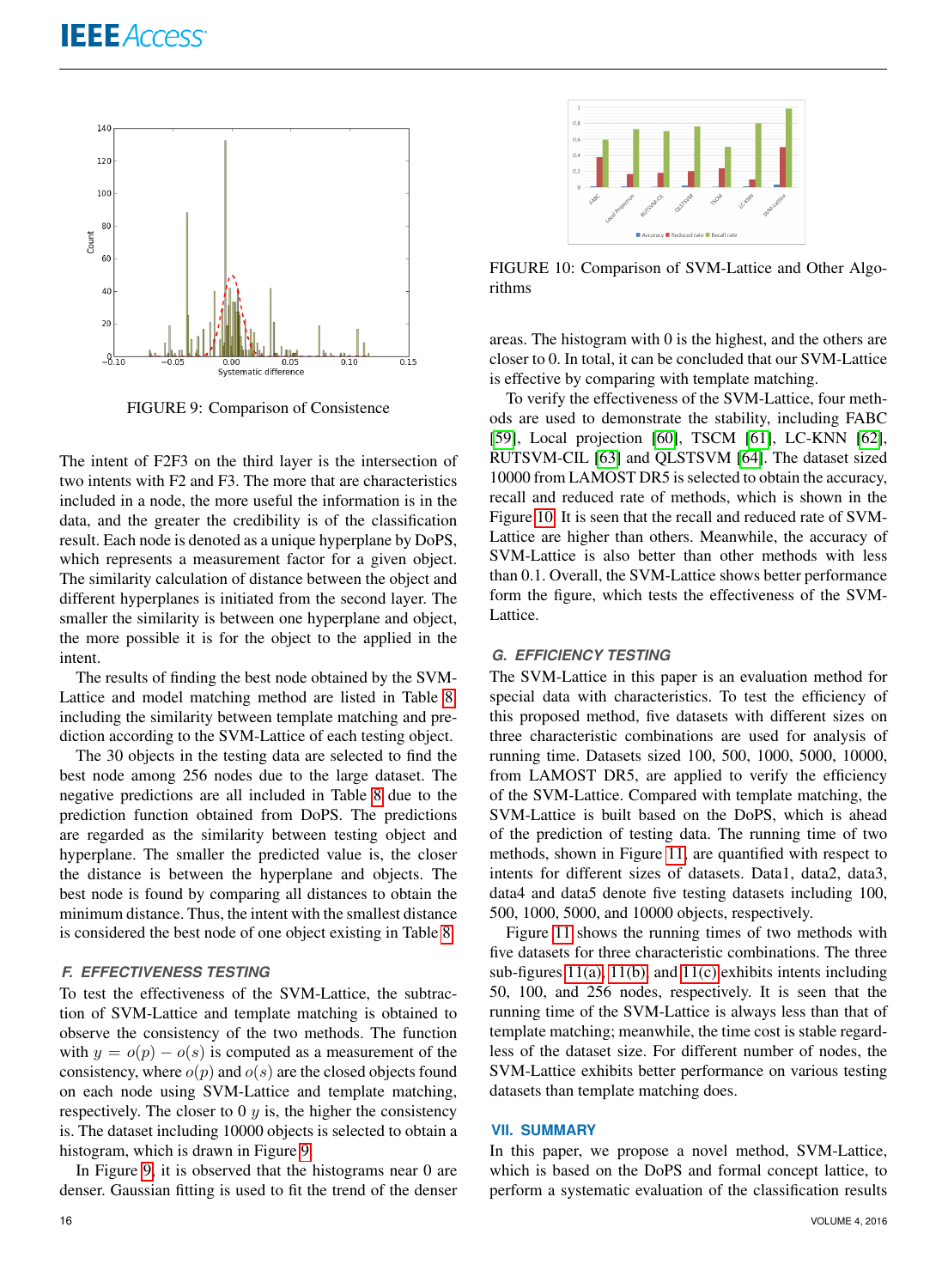# **IEEE** Access<sup>®</sup>

<span id="page-16-6"></span>

| testing object                    | predict  | similarity | best node of SVM-Lattice | best node of template matching |
|-----------------------------------|----------|------------|--------------------------|--------------------------------|
| $\mathbf{1}$                      | $-4.246$ | 0.582      | 12                       | 1                              |
| 2                                 | $-0.831$ | 0.444      | 76                       | $\mathbf{1}$                   |
| 3                                 | $-3.506$ | 0.724      | 226                      | 11                             |
| $\overline{4}$                    | $-4.617$ | 0.399      | 226                      | $\mathbf{1}$                   |
| 5                                 | $-4.099$ | 0.593      | 226                      | 34                             |
| 6                                 | $-2.041$ | 0.432      | 107                      | 34                             |
| $\overline{7}$                    | $-1.588$ | 0.427      | 179                      | 34                             |
| 8                                 | $-4.194$ | 0.440      | 226                      | 34                             |
| 9                                 | $-4.021$ | 0.667      | 226                      | 10                             |
| 10                                | $-2.674$ | 0.682      | 126                      | $\mathbf{1}$                   |
| 11                                | $-1.804$ | 0.389      | 126                      | 34                             |
| $\bullet$<br>$\bullet$<br>$\cdot$ |          |            |                          |                                |
| 100                               | $-0.983$ | 1.184      | 46                       | 34                             |

TABLE 8: Finding Result of Model Matching Method

<span id="page-16-8"></span>

<span id="page-16-9"></span>FIGURE 11: Running Time of Two Methods

for special data with rare characteristics. The main works pertaining to the method in this paper are as follows: first, the definition of the new hyperplane concept as mapped based on the DoPS is given, including the intent and extent of each node generalized and specialized by relationship between layers; second, the SVM-Lattice building algorithm, pruning algorithm based on the association rules and evaluation algorithm are proposed to complete the total method; and finally, the double-peaked emission lines spectra data are used to build a SVM-Lattice as an example of special data with characteristics. The effectiveness and efficiency of our method are proven on five datasets with different sizes of various intents. Eight characteristics are included in the formal context, which contains 341 objects with doublepeaked emission lines. An evaluation of the accuracy and recall rate of the classification for double peaks is given for different characteristic combinations, which can serve as an evaluation of DoPS classification from several characteristic angles.

#### **ACKNOWLEDGEMENT**

This study is supported by the National Natural Science Foundation of China (Grant Nos. U1931209, U1731126) and <span id="page-16-10"></span><span id="page-16-7"></span>Shanxi Province Key Research and Development Program (Grant Nos. 201903D121116, 201803D121059)

The Guo Shou Jing Telescope (the Large Sky Area Multi Object Fiber Spectroscopic Telescope, LAMOST) is a National Major Scientific Project built by the Chinese Academy of Sciences. Funding for the project has been provided by the National Development and Reform Commission. LAMOST is operated and managed by National Astronomical Observations, Chinese Academy of Sciences.

#### **REFERENCES**

- <span id="page-16-1"></span>[1] R. K. Saini, "Data mining tools and challenges for current market trends-a review," International Journal of Scientific Research in Network Security and Communication, vol. 7, no. 2, pp. 11–14, 2019.
- <span id="page-16-0"></span>[2] C. Qu, H. Yang, J. Cai, J. Zhang, and Y. Zhou, "Dops: A double-peaked profiles search method based on the rs and svm," IEEE Access, vol. 7, pp. 106139–106154, 2019.
- <span id="page-16-2"></span>[3] D. Han, Q. Liu, and W. Fan, "A new image classification method using cnn transfer learning and web data augmentation," Expert Systems with Applications, vol. 95, pp. 43–56, 2018.
- <span id="page-16-3"></span>[4] Y. Li, J. Cai, H. Yang, J. Zhang, and X. Zhao, "A novel algorithm for initial cluster center selection," IEEE Access, vol. 7, pp. 74683–74693, 2019.
- <span id="page-16-4"></span>[5] X. Zhao, Y. Rao, J. Cai, and W. Ma, "Abnormal trajectory detection based on a sparse subgraph," IEEE Access, vol. 8, pp. 29987–30000, 2020.
- <span id="page-16-5"></span>[6] J. Sun, Y. Xun, J. Zhang, and J. Li, "Incremental frequent itemsets mining with fcfp tree," IEEE Access, vol. 7, pp. 136511–136524, 2019.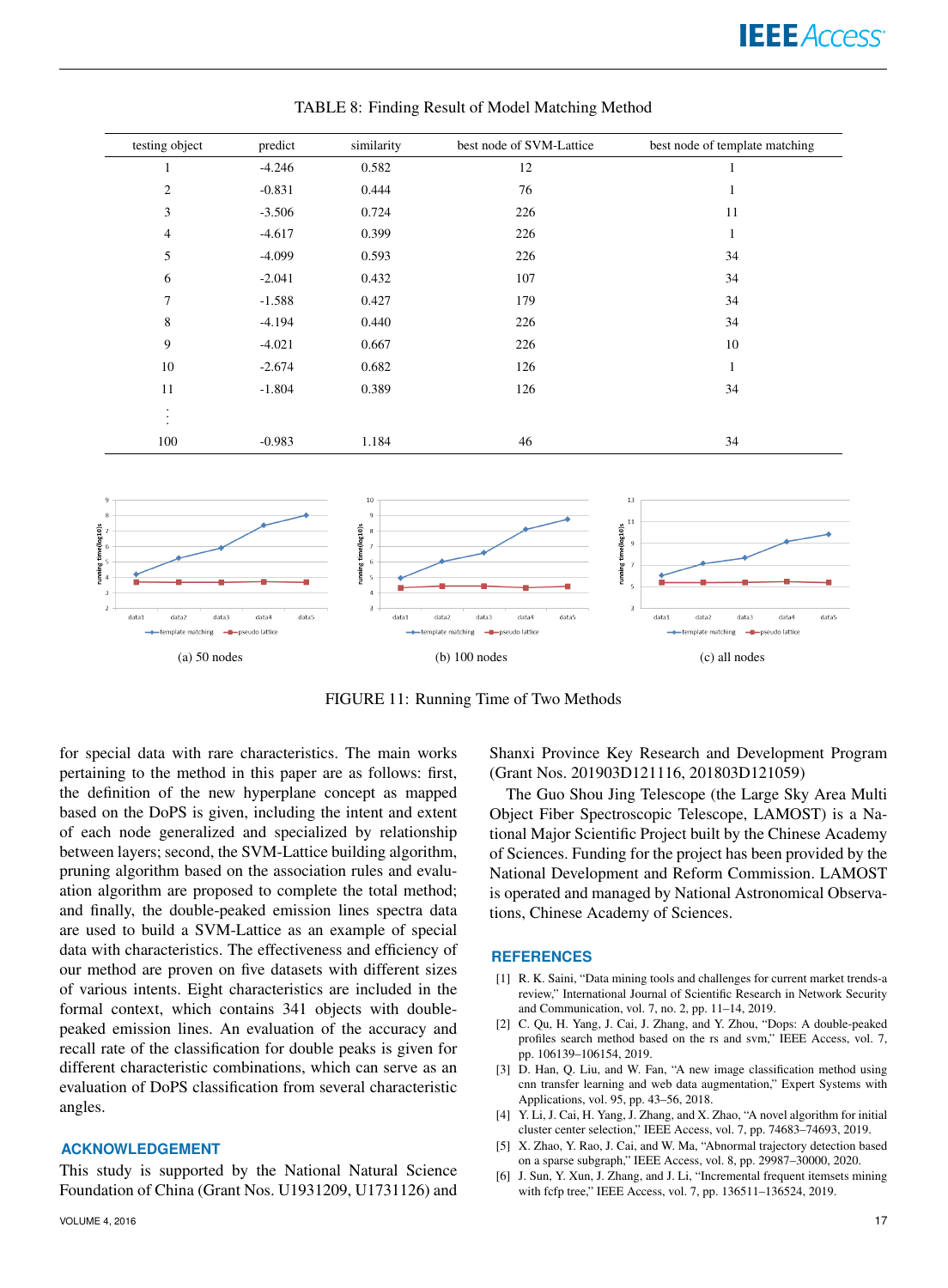- <span id="page-17-0"></span>[7] Y. Wang, L. Wu, X. Lin, and J. Gao, "Multiview spectral clustering via structured low-rank matrix factorization," IEEE transactions on neural networks and learning systems, vol. 29, no. 10, pp. 4833–4843, 2018.
- <span id="page-17-1"></span>[8] S. Mishra and M. Chawla, "A comparative study of local outlier factor algorithms for outliers detection in data streams," in Emerging Technologies in Data Mining and Information Security, pp. 347–356, Springer, 2019.
- <span id="page-17-2"></span>[9] P. Kharb, S. Vaddi, B. Sebastian, S. Subramanian, M. Das, and Z. Paragi, "A curved 150 pc long jet in the double-peaked emission-line agn kissr 434," The Astrophysical Journal, vol. 871, no. 2, p. 249, 2019.
- <span id="page-17-3"></span>[10] A. Doan, M. Eracleous, J. C. Runnoe, J. Liu, G. Mathes, and H. M. Flohic, "An improved test of the binary black hole hypothesis for quasars with double-peaked broad balmer lines," Monthly Notices of the Royal Astronomical Society, vol. 491, no. 1, pp. 1104–1126, 2020.
- <span id="page-17-4"></span>[11] R. Remillard, D. Pasham, K. Gendreau, Z. Arzoumanian, J. Homan, D. Altamirano, and J. Steiner, "Transition of maxi j0637-430 to the hard state seen with nicer," ATel, vol. 13427, p. 1, 2020.
- <span id="page-17-5"></span>[12] P. Škoda, A. Palička, J. Koza, and K. Shakurova, "Identification of interesting objects in large spectral surveys using highly parallelized machine learning," Proceedings of the International Astronomical Union, vol. 12, no. S325, pp. 180–185, 2016.
- <span id="page-17-6"></span>[13] B. García-Lorenzo, "Searching double-peaked emission-line profiles in the spectra of galaxies through the symmetry of the cross-correlation function," Monthly Notices of the Royal Astronomical Society, vol. 429, no. 4, pp. 2903–2909, 2013.
- <span id="page-17-7"></span>[14] M. Wang, A. Luo, Y. Song, S. Shen, S. Feng, L. Wang, Y. Wang, Y. Li, B. Du, W. Hou, et al., "Double-peaked narrow emission-line galaxies in lamost survey," Monthly Notices of the Royal Astronomical Society, vol. 482, no. 2, pp. 1889–1899, 2018.
- <span id="page-17-8"></span>[15] Z.-X. Shi, A.-L. Luo, G. Comte, X.-Y. Chen, P. Wei, Y.-H. Zhao, F.-C. Wu, Y.-X. Zhang, S.-Y. Shen, M. Yang, et al., "A search for double-peaked narrow emission line galaxies and agns in the lamost dr1," Research in Astronomy and Astrophysics, vol. 14, no. 10, p. 1234, 2014.
- <span id="page-17-9"></span>[16] M. Frid-Adar, I. Diamant, E. Klang, M. Amitai, J. Goldberger, and H. Greenspan, "Gan-based synthetic medical image augmentation for increased cnn performance in liver lesion classification," Neurocomputing, vol. 321, pp. 321–331, 2018.
- [17] J. Zhu, L. Fang, and P. Ghamisi, "Deformable convolutional neural networks for hyperspectral image classification," IEEE Geoscience and Remote Sensing Letters, vol. 15, no. 8, pp. 1254–1258, 2018.
- <span id="page-17-10"></span>[18] M. Zhang, W. Li, and Q. Du, "Diverse region-based cnn for hyperspectral image classification," IEEE Transactions on Image Processing, vol. 27, no. 6, pp. 2623–2634, 2018.
- <span id="page-17-11"></span>[19] I. E. Ruiz Hernandez and W. Shi, "A random forests classification method for urban land-use mapping integrating spatial metrics and texture analysis," International journal of remote sensing, vol. 39, no. 4, pp. 1175–1198, 2018.
- <span id="page-17-12"></span>[20] R. Cekik and S. Telceken, "A new classification method based on rough sets theory," Soft Computing, vol. 22, no. 6, pp. 1881–1889, 2018.
- <span id="page-17-13"></span>[21] A. Wahid and A. C. S. Rao, "A distance-based outlier detection using particle swarm optimization technique," in Information and Communication Technology for Competitive Strategies, pp. 633–643, Springer, 2019.
- <span id="page-17-14"></span>[22] Y. Yang, J. Cai, H. Yang, J. Zhang, and X. Zhao, "Tad: A trajectory clustering algorithm based on spatial-temporal density analysis," Expert Systems with Applications, vol. 139, p. 112846, 2020.
- <span id="page-17-15"></span>[23] B. Zhu, S. Ye, M. Jiang, P. Wang, Z. Wu, R. Xie, J. Chevallier, and Y.-M. Wei, "Achieving the carbon intensity target of china: A least squares support vector machine with mixture kernel function approach," Applied energy, vol. 233, pp. 196–207, 2019.
- <span id="page-17-16"></span>[24] K. Eykholt, I. Evtimov, E. Fernandes, B. Li, A. Rahmati, C. Xiao, A. Prakash, T. Kohno, and D. Song, "Robust physical-world attacks on deep learning visual classification," in Proceedings of the IEEE Conference on Computer Vision and Pattern Recognition, pp. 1625–1634, 2018.
- <span id="page-17-17"></span>[25] K. Han, A. Vedaldi, and A. Zisserman, "Learning to discover novel visual categories via deep transfer clustering," in Proceedings of the IEEE International Conference on Computer Vision, pp. 8401–8409, 2019.
- <span id="page-17-18"></span>[26] M. Caron, P. Bojanowski, A. Joulin, and M. Douze, "Deep clustering for unsupervised learning of visual features," in Proceedings of the European Conference on Computer Vision (ECCV), pp. 132–149, 2018.
- <span id="page-17-19"></span>[27] B. Manavalan, T. H. Shin, and G. Lee, "Pvp-svm: sequence-based prediction of phage virion proteins using a support vector machine," Frontiers in microbiology, vol. 9, p. 476, 2018.
- <span id="page-17-20"></span>[28] N.-D. Hoang and D. T. Bui, "Predicting earthquake-induced soil liquefaction based on a hybridization of kernel fisher discriminant analysis and a least squares support vector machine: a multi-dataset study," Bulletin of

Engineering Geology and the Environment, vol. 77, no. 1, pp. 191–204, 2018.

- [29] M. Achirul Nanda, K. Boro Seminar, D. Nandika, and A. Maddu, "A comparison study of kernel functions in the support vector machine and its application for termite detection," Information, vol. 9, no. 1, p. 5, 2018.
- <span id="page-17-21"></span>[30] M. Zareapoor, P. Shamsolmoali, D. K. Jain, H. Wang, and J. Yang, "Kernelized support vector machine with deep learning: an efficient approach for extreme multiclass dataset," Pattern Recognition Letters, vol. 115, pp. 4–13, 2018.
- <span id="page-17-22"></span>[31] S. Huang, N. Cai, P. P. Pacheco, S. Narrandes, Y. Wang, and W. Xu, "Applications of support vector machine (svm) learning in cancer genomics," Cancer Genomics-Proteomics, vol. 15, no. 1, pp. 41–51, 2018.
- <span id="page-17-23"></span>[32] M. Lazri and S. Ameur, "Combination of support vector machine, artificial neural network and random forest for improving the classification of convective and stratiform rain using spectral features of seviri data," Atmospheric research, vol. 203, pp. 118–129, 2018.
- <span id="page-17-24"></span>[33] E. Ing, W. Su, M. Schonlau, and N. Torun, "Support vector machines and logistic regression to predict temporal artery biopsy outcomes," Canadian Journal of Ophthalmology, vol. 54, no. 1, pp. 116–118, 2019.
- <span id="page-17-25"></span>[34] K. Ye, "Key feature recognition algorithm of network intrusion signal based on neural network and support vector machine," Symmetry, vol. 11, no. 3, p. 380, 2019.
- <span id="page-17-26"></span>[35] I. Aljarah, A.-Z. AlaafM, H. Faris, M. A. Hassonah, S. Mirjalili, and H. Saadeh, "Simultaneous feature selection and support vector machine optimization using the grasshopper optimization algorithm," Cognitive Computation, vol. 10, no. 3, pp. 478–495, 2018.
- <span id="page-17-27"></span>[36] Q. Cai-xia, Y. Hai-feng, C. Jiang-hui, A. Luo, Z. Ji-fu, and N. Yao-yao, "Feature extraction and analysis of double-peaked emission line spectra based on relevant subspace," SPECTROSCOPY AND SPECTRAL ANALYSIS, vol. 39, no. 6, pp. 1677–1682, 2019.
- <span id="page-17-28"></span>[37] P. Thanh Noi and M. Kappas, "Comparison of random forest, k-nearest neighbor, and support vector machine classifiers for land cover classification using sentinel-2 imagery," Sensors, vol. 18, no. 1, p. 18, 2018.
- <span id="page-17-29"></span>[38] R. Wille, "Restructuring lattice theory: an approach based on hierarchies of concepts," in International Conference on Formal Concept Analysis, pp. 314–339, Springer, 2009.
- <span id="page-17-30"></span>[39] M. E. Cornejo, J. Medina, and E. Ramírez-Poussa, "Characterizing reducts in multi-adjoint concept lattices," Information Sciences, vol. 422, pp. 364– 376, 2018.
- <span id="page-17-31"></span>[40] Q. Zhang, C. Shi, Z. Niu, and L. Cao, "Hcbc: A hierarchical case-based classifier integrated with conceptual clustering," IEEE Transactions on Knowledge and Data Engineering, vol. 31, no. 1, pp. 152–165, 2018.
- <span id="page-17-32"></span>[41] A. Braud, X. Dolques, M. Huchard, and F. Le Ber, "Generalization effect of quantifiers in a classification based on relational concept analysis," Knowledge-Based Systems, vol. 160, pp. 119–135, 2018.
- <span id="page-17-33"></span>[42] A. M. G. de Farias, M. E. Cintra, A. C. Felix, and D. L. Cavalcante, "Definition of strategies for crime prevention and combat using fuzzy clustering and formal concept analysis," International Journal of Uncertainty, Fuzziness and Knowledge-Based Systems, vol. 26, no. 03, pp. 429–452, 2018.
- <span id="page-17-34"></span>[43] C. Li, J. Li, and M. He, "Concept lattice compression in incomplete contexts based on k-medoids clustering," International Journal of Machine Learning and Cybernetics, vol. 7, no. 4, pp. 539–552, 2016.
- <span id="page-17-35"></span>[44] S. Wen, W. Huiqin, H. Yan, and M. Zongfang, "Research on heuristic flame features optimisation and classification algorithm based on concept and rough-support vector machine," Computer Applications and Software, no. 6, p. 51, 2016.
- <span id="page-17-36"></span>[45] M. J. Benítez-Caballero, J. Medina, and E. Ramírez-Poussa, "Attribute reduction in rough set theory and formal concept analysis," in International Joint Conference on Rough Sets, pp. 513–525, Springer, 2017.
- <span id="page-17-37"></span>[46] Z. Zhang, J. Zhao, and X. Yan, "A web page clustering method based on formal concept analysis," Information, vol. 9, no. 9, p. 228, 2018.
- <span id="page-17-38"></span>[47] J. Hao, Y. Zheng, C. Xu, Z. Yan, and H. Li, "Feature assessment and classification of diabetes employing concept lattice," in 2019 IEEE 23rd International Conference on Computer Supported Cooperative Work in Design (CSCWD), pp. 333–338, IEEE, 2019.
- <span id="page-17-39"></span>[48] D. Begušić, D. Pintar, F. Škopljanac-Mačina, and M. Vranić, "Annotating exam questions through automatic learning concept classification," in 2018 26th International Conference on Software, Telecommunications and Computer Networks (SoftCOM), pp. 1–6, IEEE, 2018.
- <span id="page-17-40"></span>[49] Y. Chen, J. Zhou, J. P. Wilson, J. Wu, Q. Wu, and J. Yang, "A dynamic classification pattern of spatial statistical services using formal concept analysis," Geographical Analysis, vol. 50, no. 4, pp. 454–476, 2018.